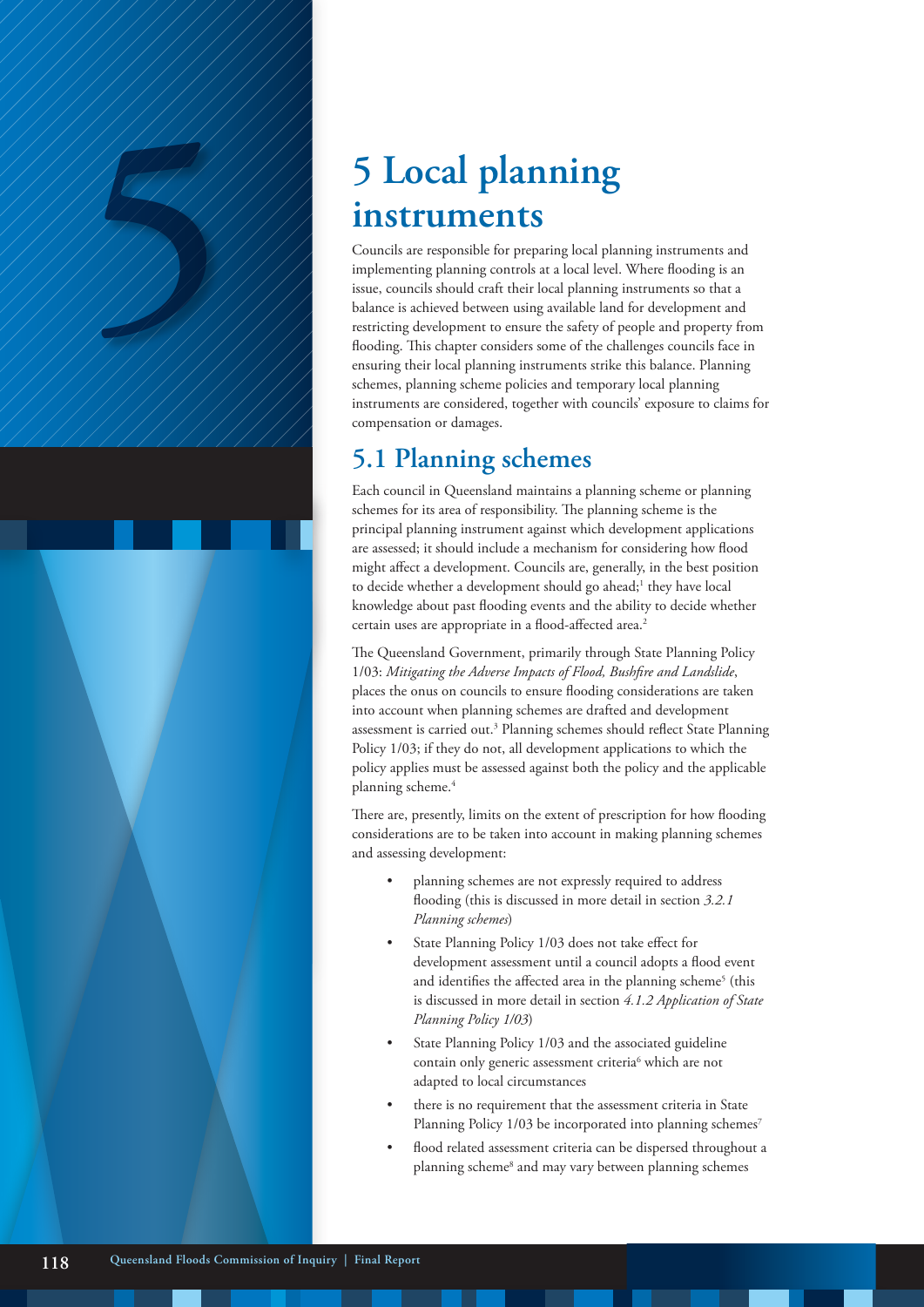• there is no formulation for general use of the type of information about flooding that should be included in development applications.<sup>9</sup>

These limitations should be addressed by developing model flood planning controls to be included in a state planning instrument and mandating that they be incorporated into new planning schemes. Those controls would act as minimum standards to promote consistency of approach to flooding across Queensland, aiding councils in the drafting exercise they would have to undertake, while allowing councils discretion to tailor their planning schemes to accommodate local conditions.

## **5.1.1 Model flood planning controls**

Model flood planning controls could be incorporated into planning schemes through one of two mechanisms: a state planning policy dealing with flood or the Queensland Planning Provisions. (See chapter *4 State planning instruments* for an explanation of these instruments.) The merits of these alternatives are discussed under separate headings below. The decision as to which of the two options is used should be made by the Queensland Government, in consultation with councils.

#### **State planning policy dealing with flood**

The *Sustainable Planning Act 2009* provides that a state planning policy gives expression to the Queensland Government's policy position about a matter of state interest.10 Given this purpose, a state planning policy would seem an appropriate planning instrument to deliver model flood planning controls which accord with the Queensland Government's policy position, and to promote incorporation of those controls into new planning schemes.

An advantage of including the model flood planning controls in a state planning policy stems from the requirement that, if a planning scheme fails to reflect a state planning policy, development applications to which the policy applies must be assessed against the policy as well as the planning scheme.<sup>11</sup> Accordingly, any model flood planning controls contained in a state planning policy would, in the absence of their incorporation into planning schemes, still be considered in the assessment of development applications. This would ensure that the substance of the model flood planning controls had effect throughout Queensland.

However, placing the model controls in a state planning policy has a significant disadvantage: the *Sustainable Planning Act 2009* does not require councils to include the contents of state planning policies in their planning schemes. In contrast, such a requirement exists in respect of the Queensland Planning Provisions and regional plans: the *Sustainable Planning Act* provides that a council '*must ensure* each of its local planning instruments is consistent with' the Queensland Planning Provisions<sup>12</sup> and a council '*must amend* its planning scheme ... to reflect the ... region's regional plan'13 (emphasis added).

For the reasons already given, model flood planning controls would still have effect even if they were not included in planning schemes. However, the result is likely to be a more complicated development assessment process; it would also mean that councils had not tailored the model controls to local conditions.

Consequently, if the decision is taken to incorporate model flood planning controls in a state planning policy dealing with flood, the *Sustainable Planning Act* should be amended to require, expressly, that new planning schemes are to reflect or be consistent with any state planning policy dealing with flood. It may be appropriate for some provisions contained within such a policy to be mandatory and for others to be optional; the model flood planning controls should be mandatory.

In addition, if the model flood planning controls are included in a state planning policy dealing with flood, the problem identified in section *4.1.2 Application of State Planning Policy 1/03* needs to be addressed: that is, the policy should apply to all development applications, not just those in respect to land mapped in a council's planning scheme as affected by flood.

#### **Queensland Planning Provisions**

Alternatively, the Queensland Planning Provisions are a mechanism through which model flood planning controls could be incorporated into new planning schemes. Some components of the Queensland Planning Provisions are mandatory, while others are not.14 If included in the Queensland Planning Provisions, the model flood planning controls should be mandatory.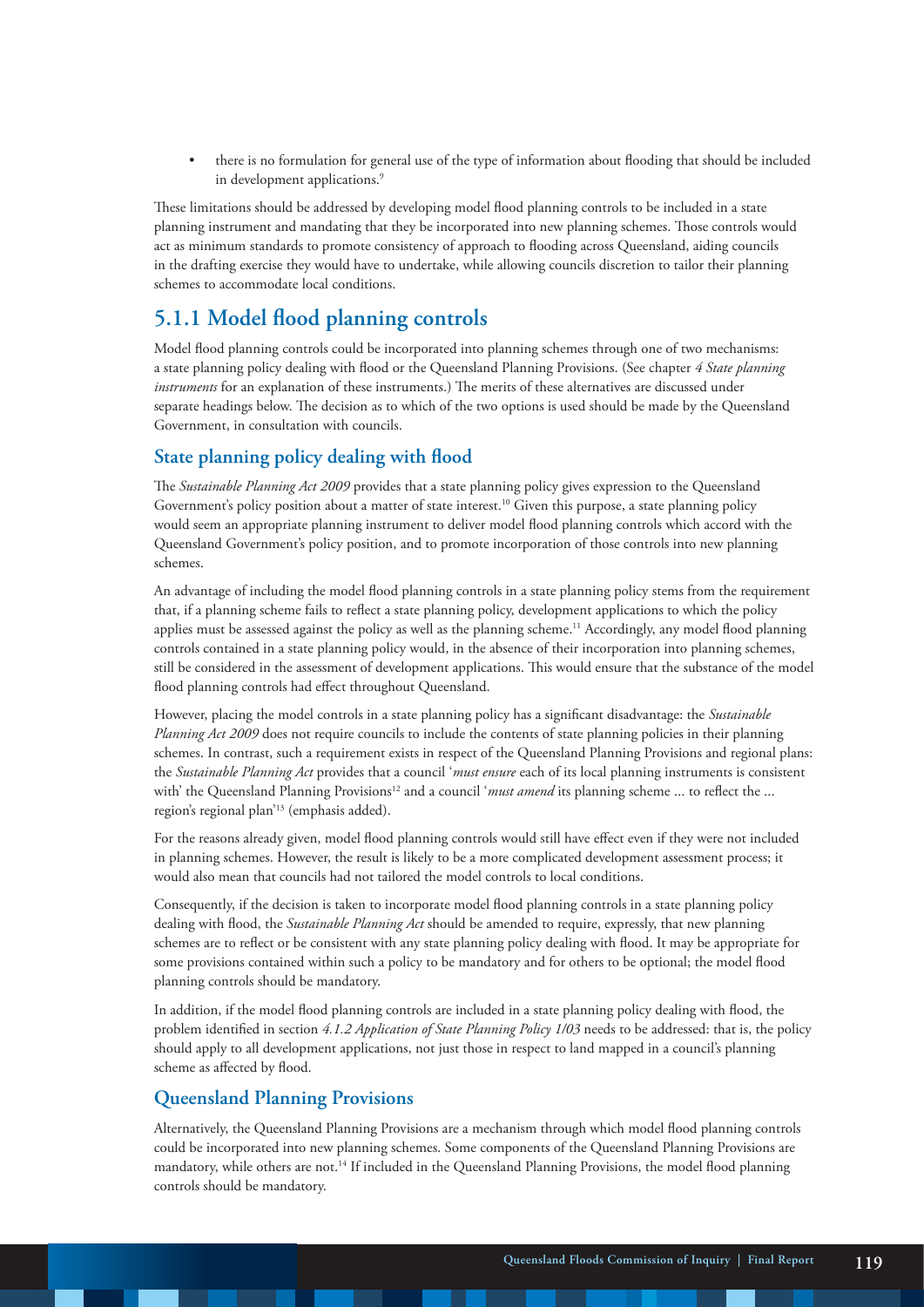As section *4.3 Queensland Planning Provisions* explains, the Queensland Planning Provisions are designed to provide a consistent structure for planning schemes and to set out standard provisions that can be adapted according to local requirements and incorporated into planning schemes.<sup>15</sup>

One view is that any flood assessment criteria which would form part of the model flood planning controls should not be placed in the Queensland Planning Provisions, because the provisions are not designed to articulate the government's policy position about matters of state interest, but are simply meant to provide the format and structure for new planning schemes. Against that view, the *Sustainable Planning Act* expressly permits the Queensland Planning Provisions to provide 'standard provisions'. It appears to the Commission that there is no legal impediment or significant conceptual objection to the model flood planning controls' being included in the Queensland Planning Provisions.

The *Sustainable Planning Act* unequivocally requires new planning schemes to be consistent with the Queensland Planning Provisions.<sup>16</sup> Consequently, if the Queensland Government elected to include model flood planning controls in the Queensland Planning Provisions, all new planning schemes would have to be consistent with those model controls.

A disadvantage of including model flood planning controls in the Queensland Planning Provisions is that the provisions have no application to the development assessment process until they are adopted by a council into a planning scheme.17 This means the controls would not take effect until a council adopted a planning scheme which was compliant with the Queensland Planning Provisions.

## **5.1.2 Features of the model flood planning controls**

The Queensland Government should address in the model flood planning controls the matters set out below. This is not necessarily an exhaustive list; the Queensland Government, in consultation with councils, the public and other interested parties, should consider if there are other matters that should also be included.

The model flood planning controls should comply with the format and structure of the Queensland Planning Provisions and be drafted so as to allow councils to adapt them to local circumstances.

## **Flood overlay map**

A flood overlay map is a map in a planning scheme that identifies areas where flood related planning controls are imposed.

The flood overlay map should identify the areas of the council region:

- that are known not to be affected by flood
- that are affected by flood and on which the council has imposed planning controls (there may be subsets in each area to which different planning controls attach)
- for which there is no flood information available to council.

The Queensland Government should, as an aspect of model flood planning controls, require councils to include such a flood overlay map in their planning schemes.<sup>18</sup>

The Queensland Planning Provisions include some sample maps and instructions to assist councils to prepare their planning scheme maps.19 Similar guidance should be included in the model flood planning controls.

At present, a number of councils in Queensland have flood maps that are not formally incorporated into their planning schemes.20 Where a council has carried out the necessary flood studies, it should incorporate a flood map into its planning scheme. Instructions about how to prepare the map may assist councils to do so.

The Commission deals with the topic of what areas should be shown on a flood overlay map in section *2.7 Flood mapping for land planning controls*.

#### **Model flood overlay code**

A flood overlay code contains planning controls used to regulate development potentially affected by flood. The application of a flood overlay code in the development assessment process is triggered by a flood overlay map. The code may affect development assessment in two ways: it may change the level of assessment and it may impose additional criteria against which the development will need to be assessed.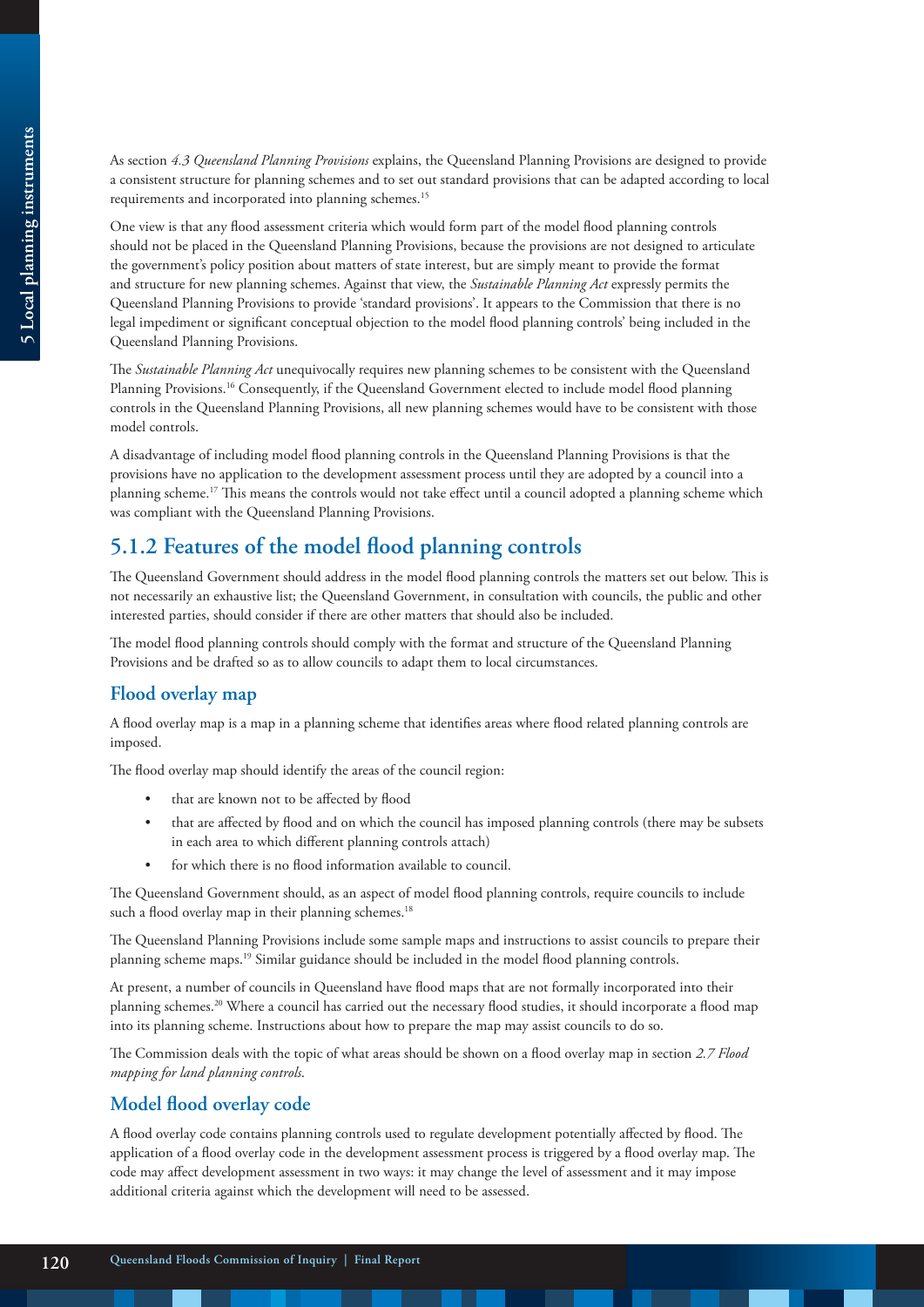The model flood overlay code should comprise a consolidated set of flood related assessment criteria. That would assist in eliminating the scattering of such criteria throughout planning schemes which commonly occurs now and would provide clarity for planning scheme users. The Queensland Government Planner agrees that consolidating assessment criteria relating to flood in a single code is a useful and definitive way of imposing constraints on development within flood prone areas.<sup>21</sup>

Some planning schemes already consolidate all flood related assessment criteria into a single code: examples are the Bundaberg planning scheme<sup>22</sup> and the Ipswich planning scheme.<sup>23</sup> The Toowoomba draft planning scheme<sup>24</sup> has included a flood hazard overlay code and accompanying flood hazard overlay map. Flood related planning controls are currently dispersed throughout Brisbane's planning scheme,<sup>25</sup> but Brisbane City Council is presently preparing a flood code which will consolidate the various assessment criteria that relate to flooding.<sup>26</sup>

The model flood overlay code should include model assessment criteria that apply to the assessment of developments where there is the potential for flooding.<sup>27</sup> This will promote consistency between planning schemes. The Queensland Government Planner considers a code with model assessment criteria would alleviate the drafting burden for councils, provided local conditions are able to be taken into account.<sup>28</sup>

The assessment criteria of the model flood overlay code should be devised by the Queensland Government in consultation with councils, the public and other interested parties. They should be drafted so that they have application in the development assessment process regardless of whether a council has a flood map that identifies the areas susceptible to flooding.29

The Commission has made findings and recommendations about assessment criteria relating to:

- community infrastructure
- commercial development
- industrial uses and hazardous materials
- filling in a floodplain
- access routes
- electrical infrastructure.

These findings and recommendations are contained in chapter *7 Development and flood considerations* and section *10.3 Electrical infrastructure*.

The guideline *Planning for stronger, more resilient floodplains: Part 1 – Interim measures to support floodplain management in existing planning schemes*, prepared by the Queensland Reconstruction Authority contains a 'Model Code' which includes assessment criteria relating to matters such as evacuation routes, design and construction of development, hazardous materials and community infrastructure.<sup>30</sup> The authority's code is also compliant with the format and structure of the Queensland Planning Provisions.<sup>31</sup>

In addition, it would appear that the Queensland Government accepts that it should develop model flood planning controls. Since receiving the Commission's draft findings it has, on 16 January 2012, released for public consultation a draft guideline, *Planning for stronger, more resilient floodplains: Part 2 – Measures to support floodplain management in future planning schemes*. That draft guideline includes, as schedule 2, example planning scheme provisions dealing with flood. They are more extensive than those in Part 1 of the guideline. For example, they contain sample 'overall outcomes', 'performance outcomes' and 'acceptable outcomes' for the 'Limited development (constrained land) zone code'. They, like the Model Code, the example planning scheme provisions in Part 2, are also compliant with the format and structure of the Queensland Planning Provisions. (See section 4.3.2 *Structure of the Queensland Planning Provisions* for a more detailed explanation of these types of controls.)

#### **Model planning scheme policy**

A planning scheme policy should provide guidance to applicants about the type of flooding information required to support a development application and the form in which that information should be provided.

Where the proposed development is located in an area where the likelihood of flooding is unknown, a planning scheme policy could be used to provide guidance about what further information the applicant should supply to support its application.<sup>32</sup>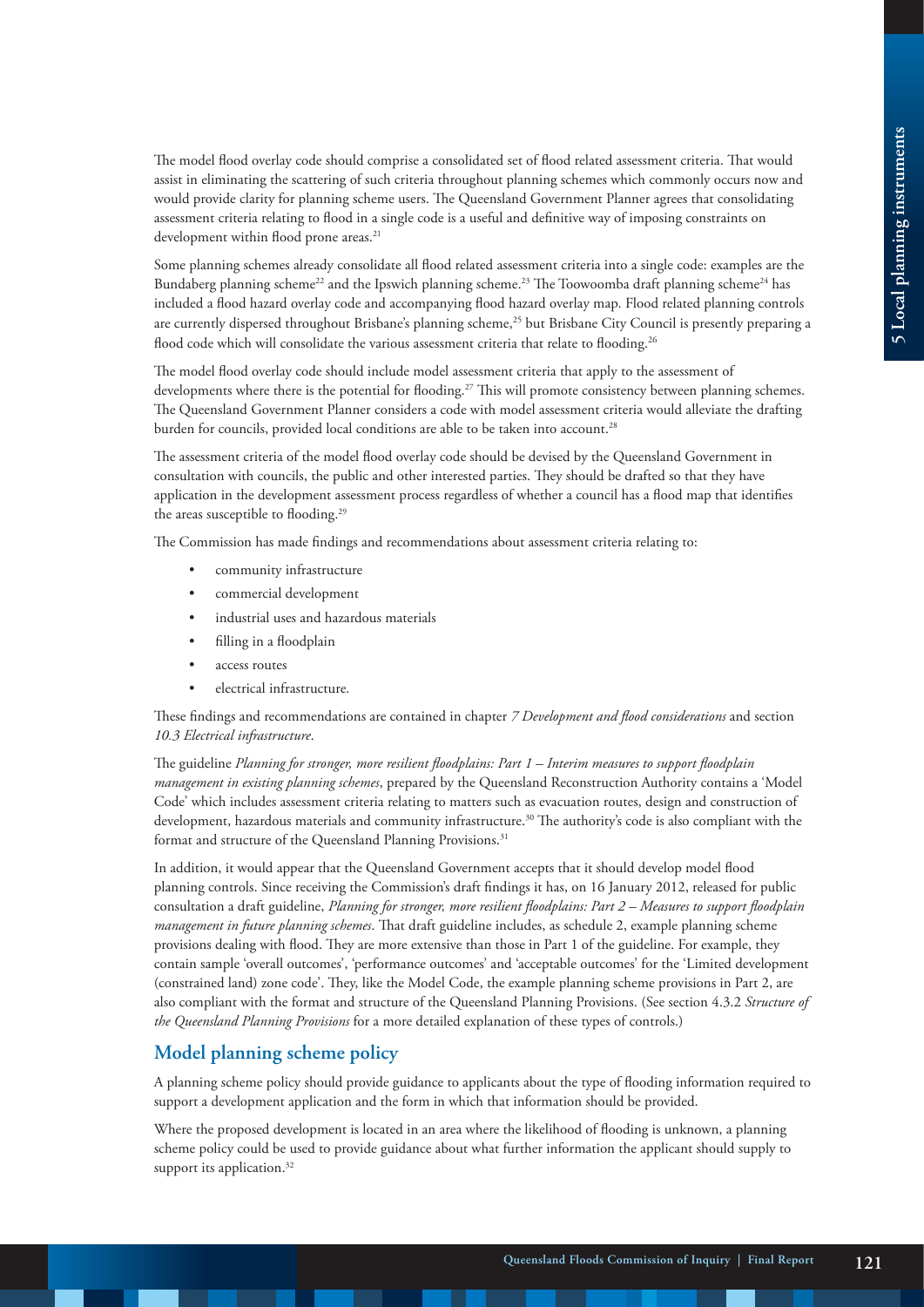The Queensland Government should include a model planning scheme policy in the model flood planning controls.

A more detailed discussion of the type of guidance councils should provide to applicants when a development is at risk of flooding is provided in section *5.3 Planning scheme policies* and section *8.1.2 Site-specific information provided by an applicant.*

# *Recommendations*

- 5.1 The Queensland Government should draft model flood planning controls, using a similar format and structure to that in the Queensland Planning Provisions, that councils can adapt for local conditions. The Queensland Government should require these controls to be reflected in new planning schemes. This may be achieved by including the controls in either:
	- a state planning policy dealing with flood, with an accompanying amendment to the *Sustainable Planning Act 2009*, or
	- the Queensland Planning Provisions.

 The Queensland Government should consult councils to determine which of the two state planning instruments is the more appropriate to include the model flood planning controls.

- 5.2 The Queensland Government should include in the model flood planning controls a requirement that councils have a flood overlay map in their planning schemes. The map should identify the areas of the council region:
	- that are known not to be affected by flood
	- that are affected by flood and on which councils impose planning controls (there may be subsets in each area to which different planning controls attach)
	- for which there is no flood information available to council.
- 5.3 If the Queensland Government does not include a requirement for such an overlay map in the model flood planning controls, councils should include a flood overlay map in their planning schemes. The map should identify the areas of a council region:
	- that are known not to be affected by flood
	- that are affected by flood and on which councils impose planning controls (there may be subsets in each area to which different planning controls attach)
	- for which there is no flood information available to council.
- 5.4 The Queensland Government should include in the model flood planning controls a model flood overlay code that consolidates assessment criteria relating to flood.
- 5.5 If the Queensland Government does not include such a code in the model flood planning controls, councils should include in their planning schemes a flood overlay code that consolidates assessment criteria relating to flood.
- 5.6 The Queensland Government should include in the model flood planning controls a model planning scheme policy that:
	- for development proposed on land susceptible to flooding, outlines what additional information an applicant should provide to the assessment manager as part of the development application, or
	- for development proposed on land where the potential for flooding is unknown, requires an applicant to provide:
		- as part of the development application, information to enable an assessment of whether the subject land is susceptible to flooding, and
		- upon a determination the subject land is susceptible to flooding, more detailed information, to allow an assessment of the flood risk.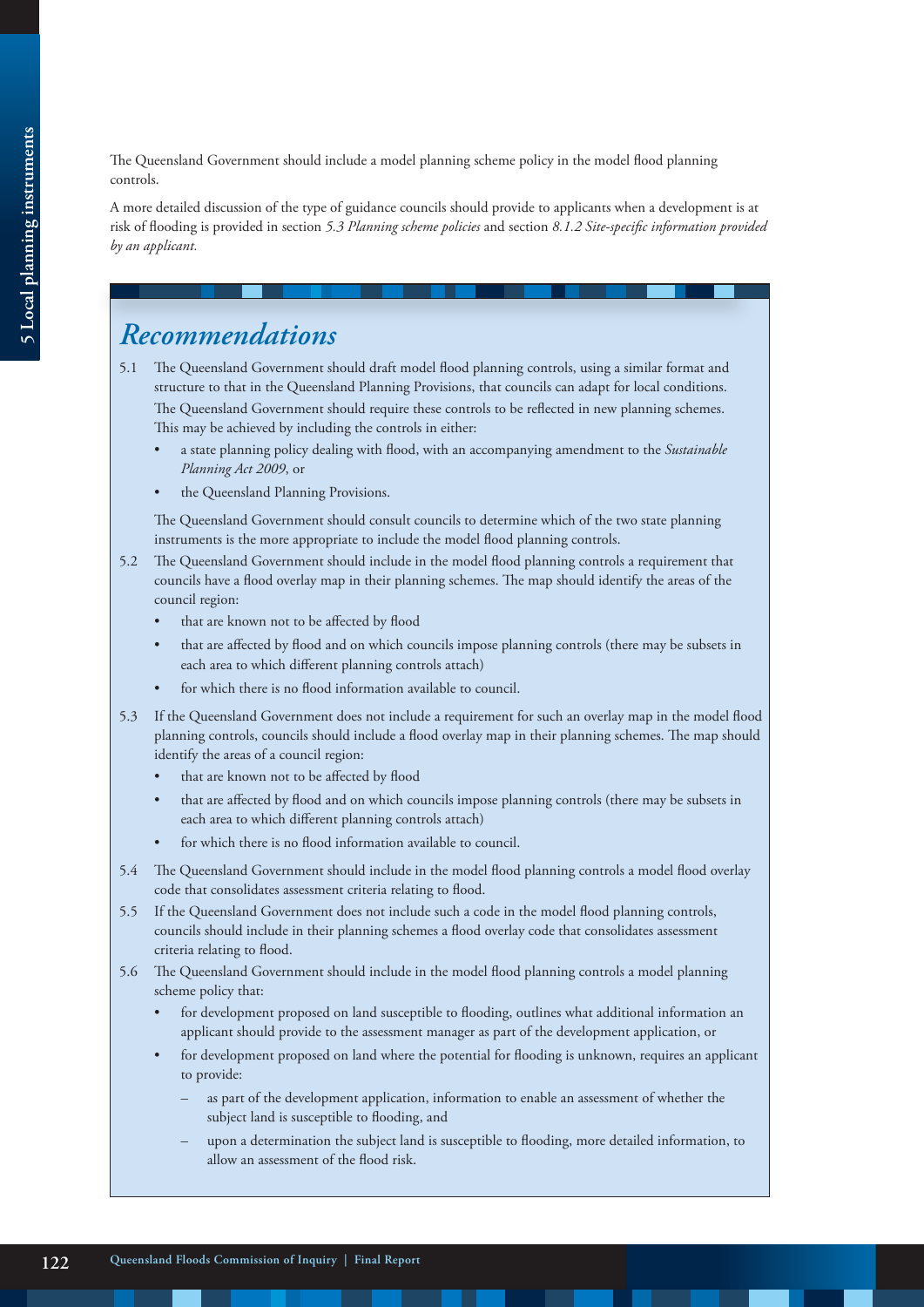- 5.7 If the Queensland Government does not include such a policy in the model flood planning controls, councils should include in their planning schemes a planning scheme policy that:
	- for development proposed on land susceptible to flooding, outlines what additional information an applicant should provide to the assessment manager as a part of the development application, or
	- for development proposed on land where potential for flooding is unknown requires an applicant to provide:
		- as part of the development application, information to enable an assessment of whether the subject land is susceptible to flooding, and
		- upon a determination the subject land is susceptible to flooding, more detailed information to allow an assessment of the flood risk.

# **5.2 Temporary local planning instruments**

A temporary local planning instrument is a temporary planning mechanism that a council may use to protect a planning scheme area from adverse impacts.<sup>33</sup>

A temporary local planning instrument can be made for all or part of a planning scheme area and can suspend or affect the operation of all or part of a planning scheme for up to one year.<sup>34</sup> It does not change or amend the planning scheme; rather it overrides the relevant provisions and replaces them temporarily. After the year has expired, the planning scheme will operate as it did before the temporary local planning instrument was created, unless the planning scheme has been amended within the year using the process outlined in section *5.4 Amending planning schemes*.

The process for making a temporary local planning instrument is set out in the *Sustainable Planning Act 2009*<sup>35</sup> and Statutory Guideline 01/12: *Making and amending local planning instruments.* 

In brief, a council resolves to make a temporary local planning instrument and drafts the instrument. The council then applies to the Minister for Local Government<sup>36</sup> to consider the proposed instrument against criteria set out in section 105 of the Act and to decide whether the council can adopt the proposed instrument. The Minister may approve a temporary local planning instrument only if the Minister is satisfied that:

- there is a significant risk of serious environmental harm, or serious adverse cultural, economic or social conditions happening in the planning scheme area
- the delay involved in amending the council's existing planning scheme would increase the risk
- state interests would not be adversely affected by the proposed temporary local planning instrument
- the proposed temporary local planning instrument appropriately reflects the standard planning scheme provisions.37

Unlike a major amendment to a planning scheme, the process for making a temporary local planning instrument does not involve mandatory referral to Queensland Government agencies for public consultation. This is considered justified because temporary local planning instruments are a planning solution for urgent circumstances and have only a limited period of application.

The Queensland Government Planner notes that temporary local planning instruments are adopted sparingly; they create additional layers to a planning scheme, making the scheme more difficult for the general public to use and understand.<sup>38</sup>

#### **5.2.1 Interim flood regulation through temporary local planning instruments**

In response to the 2010/2011 floods, some councils have adopted, or resolved to prepare, temporary local planning instruments that replace provisions in their existing planning schemes.

The Somerset Regional Council initially resolved, in June 2011, to prepare a temporary local planning instrument but it has since advised the Commission that it will instead adopt the Queensland Reconstruction Authority's Interim Floodplain Assessment Overlay and Model Code (discussed in detail in section *4.2 Temporary state planning policy).*<sup>39</sup>

The Central Highlands Regional Council also resolved in June 2011 to prepare a temporary local planning instrument to establish an interim residential flood level for known flood affected areas in Emerald.<sup>40</sup> It proposes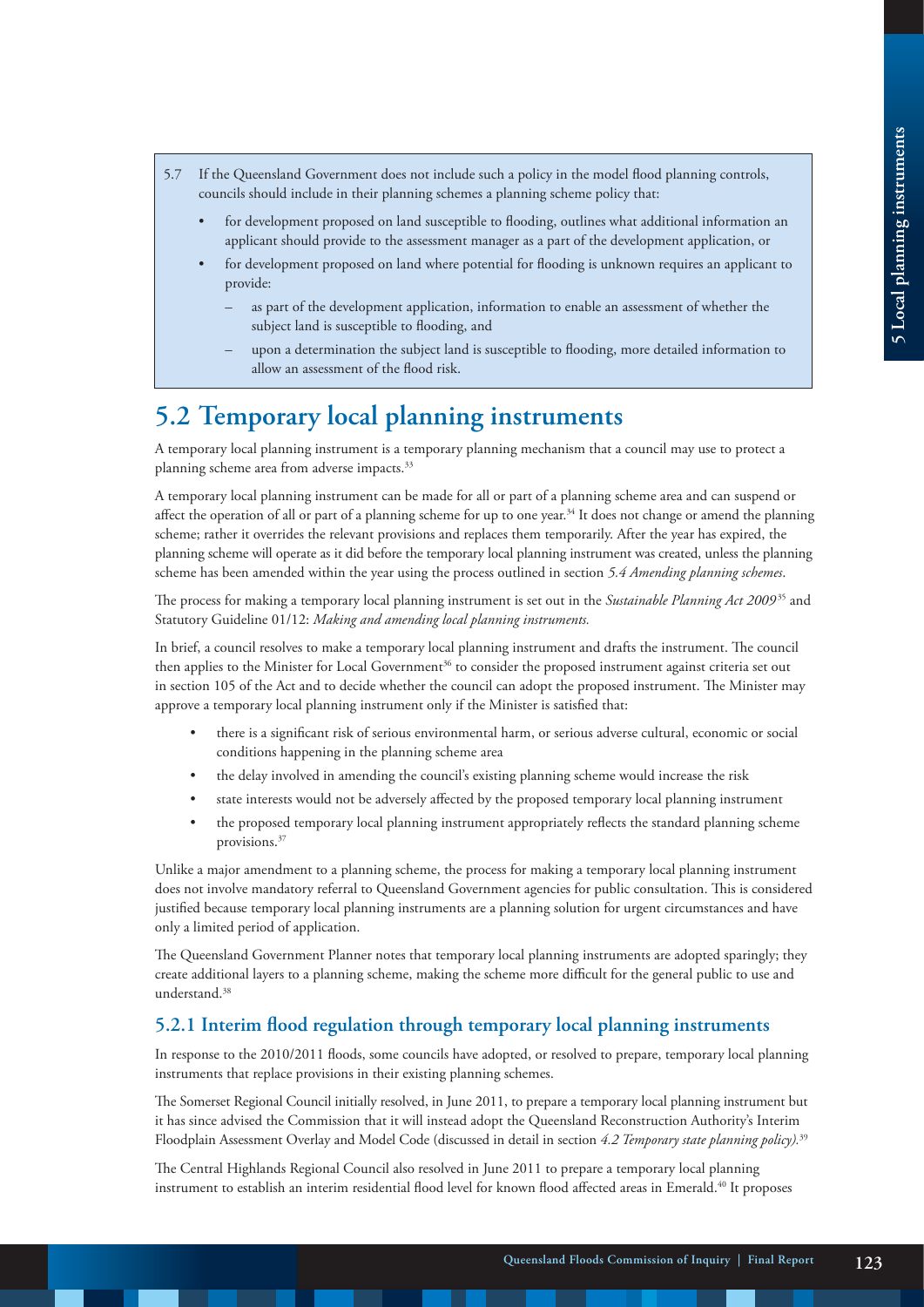that the instrument will include data obtained from the 2008 and 2010/2011 floods<sup>41</sup> and regulate development in Emerald until more detailed flood studies are completed.<sup>42</sup>

The Lockyer Valley Regional Council has prepared and adopted two temporary local planning instruments intended, respectively, to help flood-affected Grantham businesses to recover and to establish temporary premises<sup>43</sup> and to enable the start of works on land designed for new development in Grantham.<sup>44</sup> The council has also resolved to prepare a further temporary local planning instrument to respond, more generally, to an interim flood study which it has commissioned.<sup>45</sup>

Brisbane City Council and Ipswich City Council have each prepared and adopted a temporary local planning instrument following the 2010/2011 floods to provide interim planning standards for both new and existing development in areas that were affected by flood.<sup>46</sup>

Each council's temporary local planning instrument includes requirements imposed on building work within the area designated by the interim flood regulation lines. These building work requirements are unique in Queensland planning instruments. There is debate as to whether the regulation of building work should be dealt with in planning schemes at all, including in temporary local planning instruments, or whether it should be confined to the building codes created under the *Building Act 1975*. 47 This debate is discussed elsewhere in this report, see chapter *9 Building controls.*

Each of the Brisbane and Ipswich city councils' temporary local planning instruments adopts an interim flood regulation line and associated development provisions which permit corresponding increases in building heights. The Brisbane interim residential flood level is the outer limit of the January 2011 flood event and the council's 'defined flood level' (that is, a flood of 3.7 metres AHD at the Brisbane City Gauge).48 The Ipswich interim flood regulation line is based on the outer limit of the council's existing '1 in 100 flood line', the January 2011 flood event and known information about the 1974 flood.<sup>49</sup> The Commission endorses the adoption of these flood regulation levels as an interim form of floodplain management.

In addition, Ipswich City Council's temporary local planning instrument 01/2011 discourages the intensification of residential uses on land situated below its interim flood regulation line and identifies 'special opportunities areas' within which it reduces the assessment levels for low impact, non-residential uses to encourage a transition away from residential uses.<sup>50</sup>

The chief executive officer of Brisbane City Council has advised the Commission that an extension to the council's temporary local planning instrument is likely to be required, and would be highly desirable, to allow the council to properly consider its final response to the 2010/2011 floods and the Commission's recommendations.<sup>51</sup> The council has, however, begun drafting a full amendment to its planning scheme to reflect the changes effected by the temporary local planning instrument.<sup>52</sup>

Ipswich City Council's City Planner also gave evidence that the 12 month time limit on the life of its temporary local planning instrument presents difficulty for the council,<sup>53</sup> which is unable to complete a suitable flood study before the temporary local planning instrument expires.<sup>54</sup> The City Planner indicated that he would like the period of the temporary local planning instrument's application to be extended; but another option, he suggested, would be to fast-track an interim amendment to the council's planning scheme.<sup>55</sup>

Some urgency attaches to resolving the problems identified by Brisbane City Council and Ipswich City Council. Brisbane City Council's Temporary Local Planning Instrument 01/11 will cease to have effect on 15 May 2012; Ipswich City Council's Temporary Local Planning Instrument 01/11 on 19 June 2012.

Given those councils' concerns and the Commission's recommendations in section *2.3.2 A comprehensive study of the Brisbane River catchment*, the question arises whether councils should be afforded an express statutory means by which to extend or remake a temporary local planning instrument dealing with interim flood regulation.

No provision of the *Sustainable Planning Act 2009* expressly allows a temporary local planning instrument to be extended beyond the 12 months time limit or 'remade' at the end of its period of application (although the Queensland Government considers that nothing prevents a council from remaking a temporary local planning instrument). Neither does Statutory Guideline 01/12: *Making and amending local planning instruments* provide a procedure for extending or remaking a temporary local planning instrument.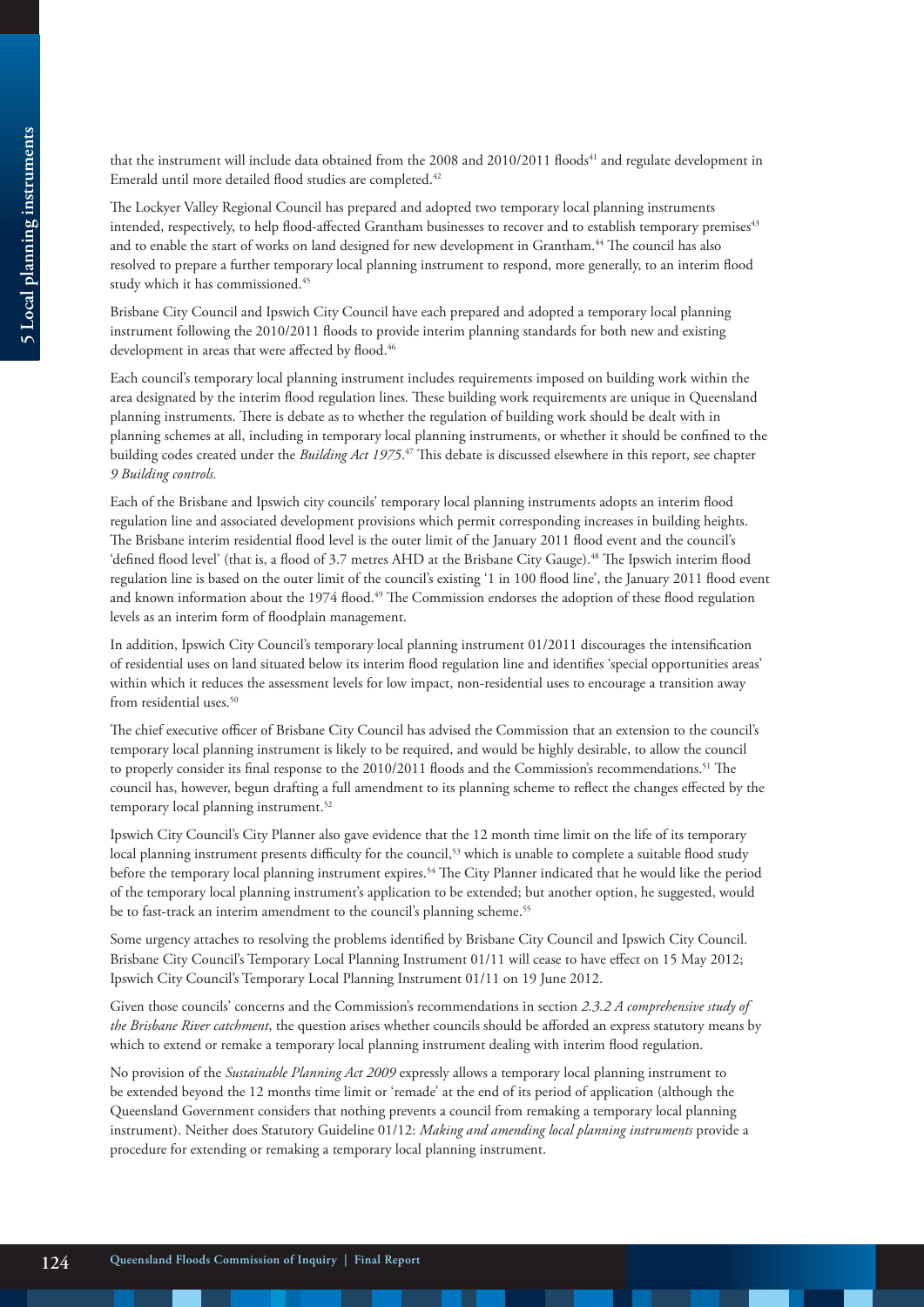In the Commission's view, it would be preferable for the *Sustainable Planning Act* expressly to confer a power to extend or remake a temporary local planning instrument with the relevant process prescribed in a new iteration of Statutory Guideline 01/12. The alternative – basing the remaking of a temporary local planning instrument on an absence of prohibition in the legislation – may create uncertainty and be susceptible to changing ministerial views or to court challenge.

The Commission takes no position as to whether the power ought to be to extend or to remake a temporary local planning instrument, provided there is an attendant process of review, which can result in substantive change. Such a process is necessary to ensure the instrument's provisions:

- remain relevant
- do not duplicate or conflict with other requirements that may have been introduced during the time the original temporary local planning instrument was in effect
- take into account any information that may have become available during the time the original temporary local planning instrument was in effect.

It would seem sensible, in the Commission's view, for the process of remaking or extending a temporary local planning instrument to be permitted only where the Minister is satisfied that the circumstances listed in section 105 of the *Sustainable Planning Act 2009* still exist and that there are good grounds for the failure to make a permanent scheme amendment during the original period of operation of the temporary local planning instrument. Because the proposed process requires neither referral to Queensland Government agencies nor public consultation, the remade or extended instrument should not be given effect for more than a limited period.

# *Recommendation*

- 5.8 The Queensland Government should consider amending the *Sustainable Planning Act 2009* to expressly provide either a power to remake or a power to extend a temporary local planning instrument containing interim flood regulation for a further limited period. The power to remake or extend should:
	- permit the modification of the temporary local planning instrument to the extent required to ensure its provisions remain relevant, having regard to any requirement that may have been introduced or any information that may have become available while the original temporary local planning instrument was in force
	- b. be contingent on the Minister's being satisfied that the circumstances listed in section 105 of the *Sustainable Planning Act* continue to exist and that there are proper grounds for the failure to make a permanent scheme amendment while the original temporary local planning instrument was in force.

# **5.3 Planning scheme policies**

Planning scheme policies are local planning instruments that are intended to support a planning scheme and assist councils to make decisions about development applications.56 Planning scheme policies may be used (among other things) to set out the information a council may request for a development application or to include guidelines or advice for applicants about satisfying assessment criteria.57 (Planning scheme policies are also discussed in chapter *3 Planning framework* and section *4.3 Queensland Planning Provisions*.)

State Planning Policy 1/03 identifies planning scheme policies as an appropriate instrument for providing guidance about the type of information that should accompany a development application in order to address flooding considerations.58 The Commission considers such guidance is best contained in a planning scheme policy as opposed to a guideline. A guideline has no binding effect, and, unlike a planning scheme policy,<sup>59</sup> may not be subject to public scrutiny before adoption.

The Commission is aware of several councils that already use planning scheme policies in this way. For example, Ipswich City Council has a planning scheme policy entitled 'Information Local Government May Request', which applies if an application involves land subject to flooding or major stormwater flows. It informs applicants that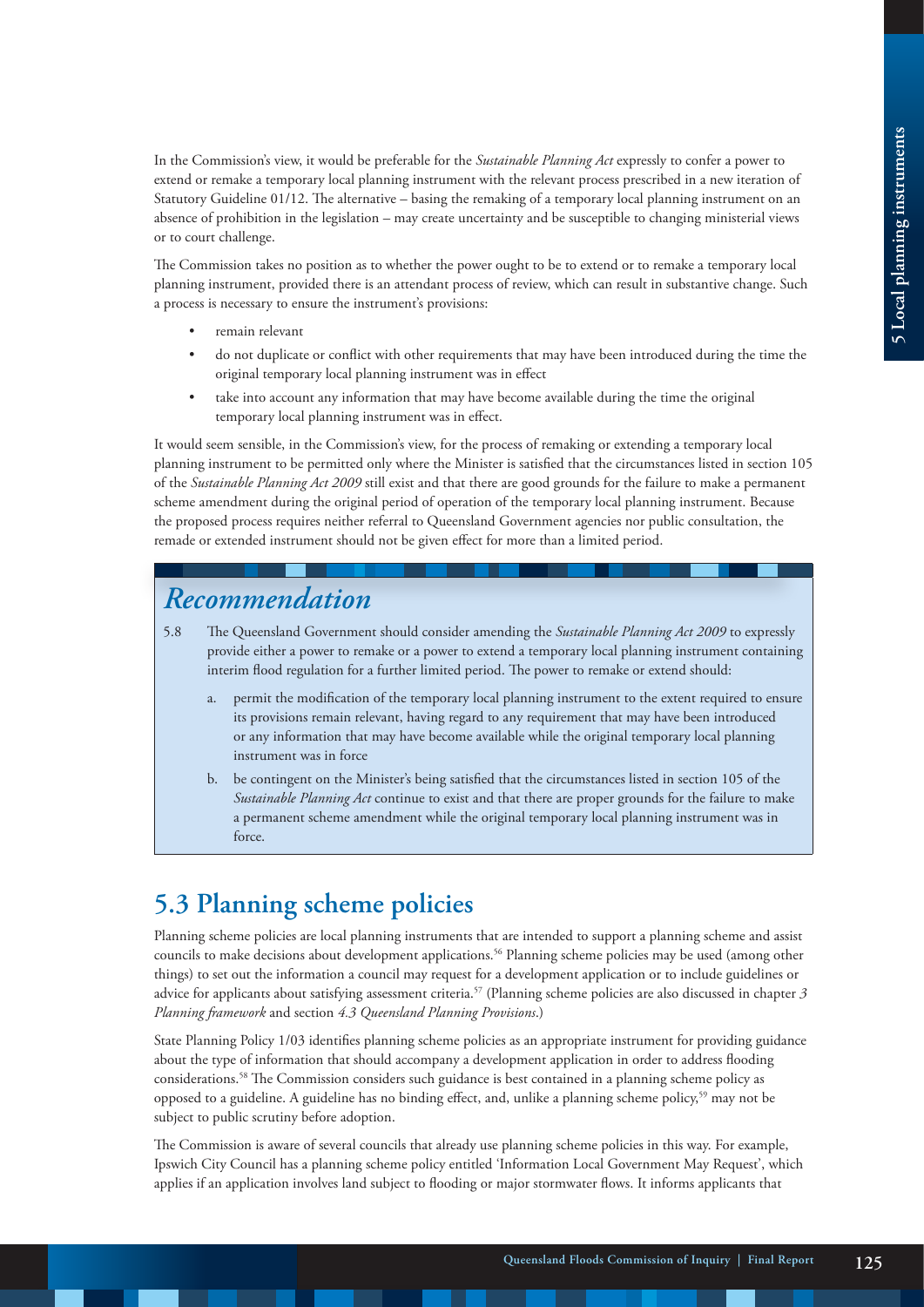council may request further information about matters such as depth, volume and velocity of flows across the site, the likely impact of the proposed development and areas of the site preferred for various activities.<sup>60</sup>

In addition to its planning scheme policy, Ipswich City Council has a guideline entitled Implementation Guideline No. 24 'Stormwater Management'. The guideline provides detailed information about what 'flood impact assessment' is required when the land on which a development is proposed is constrained by flooding or urban stormwater flow paths.<sup>61</sup> The guideline also provides advice about matters such as the appropriate hydrologic and hydraulic models to use, the hydraulic parameters requiring analysis and assessment, the data sources to be used and the requirements for survey and historical flood data. The guideline is further described in chapter *8 Development assessment in practice*. For the reasons given, it would be preferable if this information were contained in a planning scheme policy rather than a guideline.

Toowoomba Regional Council's draft planning scheme<sup>62</sup> includes a planning scheme policy entitled 'Development' Application Requirements'.<sup>63</sup> Pursuant to that policy, once the flood hazard overlay code is triggered, a sitespecific 'flood hazard assessment' must be carried out by a suitably qualified person and provided in support of the development application.<sup>64</sup>

A report provided to the Commission by consulting hydrologists, Sinclair Knight Merz,<sup>65</sup> provides a summary of minimum<sup>66</sup> and additional<sup>67</sup> information requirements that should be included as part of all 'flood-prone development' applications. The report suggests that a development application should, at a minimum, show:

- existing flood levels (that is, under pre-development conditions) at the site
- impacts of the development on adjacent and upstream flood levels
- velocities at the site, with and without the development
- flood depths and velocities along evacuation route(s) from the proposed development to high ground
- the amount of floodplain storage, if any, that would be lost as a result of the development.<sup>68</sup>



*Swimming pool flooding at West End apartment block (photo courtesy Diane Robertson)*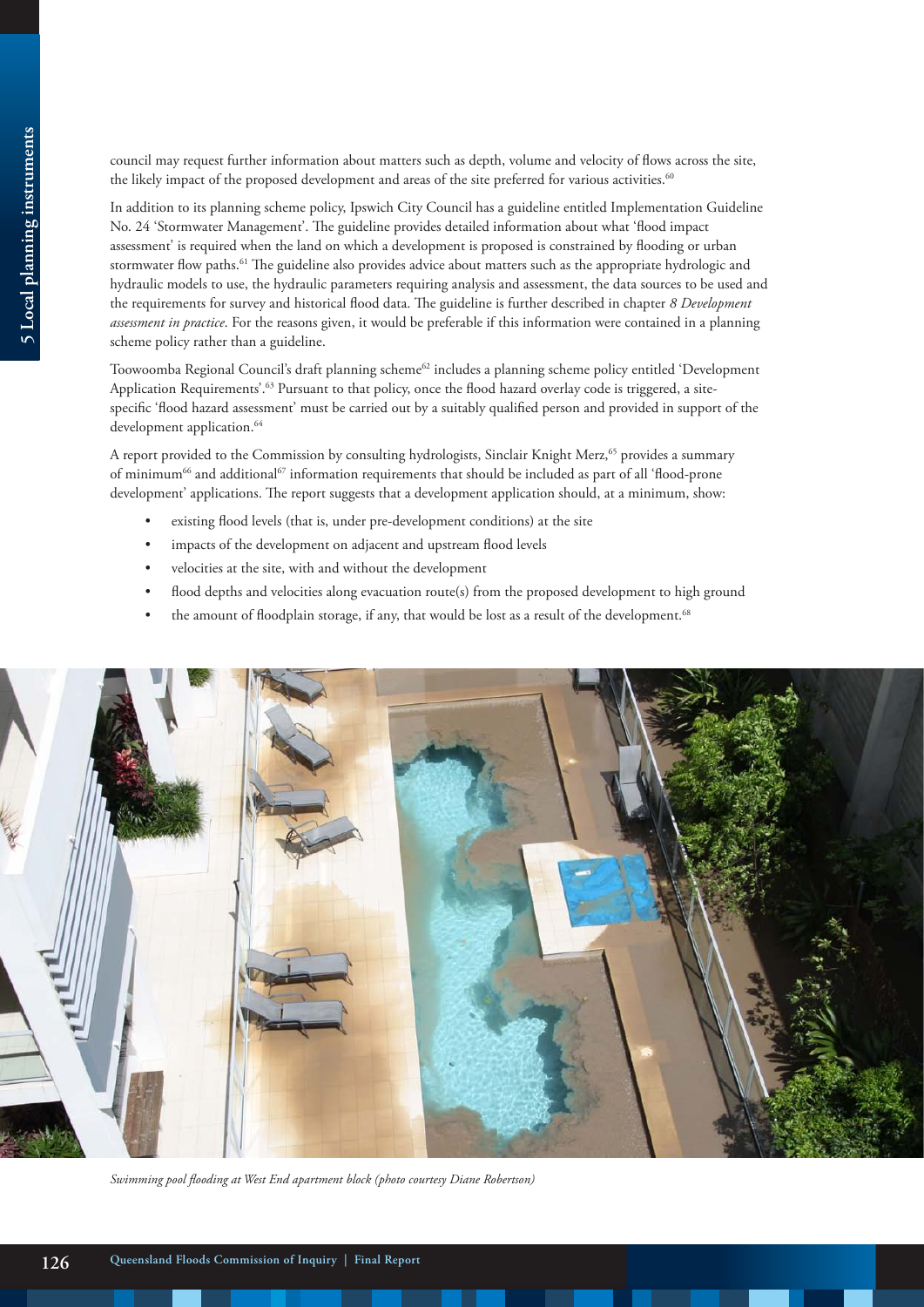The report proposes that a development application would provide this information with a plan (showing the site, the proposed development, ground and floor levels, and all waterways from which the site could be flooded), describe the methods and assumptions, and identify the sources of survey information, used to determine flood levels.<sup>69</sup>

Plainly, any development application should make clear the development's potential for constituting a threat to human life, property and the environment.

When drafting a planning scheme policy for inclusion in the model flood planning controls the Queensland Government should consider including the type of information requirements identified in Ipswich's planning scheme policy and implementation guideline, and in the Sinclair Knight Merz report. The model planning scheme policy should also contain a requirement that the flood risk assessment be carried out by a suitably qualified person.

Some councils administer planning scheme policies that contain substantive planning provisions, such as assessment criteria. For example, Brisbane's planning scheme is supported by the Subdivision and Development Guidelines<sup>70</sup> which stipulate that residential and non-residential subdivisions be designed so that new lots are not located on land susceptible to flooding.71 Similarly, Somerset Regional Council's Planning Scheme Policy 12 'Flood Mitigation in the Lowood and Fernvale Locality' provides guidance about 'the standards Council will rely on when determining the level of flood immunity' for development in Lowood and Fernvale.<sup>72</sup>

Having regard to the role of planning scheme policies identified above, the Commission considers planning schemes policies are not the appropriate instrument to provide substantive planning content; such content should be confined to the planning scheme itself.73

# **5.4 Amending planning schemes**

Planning schemes have a long life: they can remain unchanged for up to ten years.<sup>74</sup> Invariably, the behaviour of flooding will change over this period as a result of changes to the natural watercourse and the surrounding built environment, and environmental conditions such as rainfall and runoff. A planning scheme cannot reflect such changes unless its flood map is updated, but to do so requires the planning scheme's amendment.

Amendments to planning schemes are categorised as 'major', 'minor' or 'administrative'.75 The time entailed in each type of amendment varies, with quite a different process for administrative amendments compared with that for major amendments.

Changes to flood maps in planning schemes are defined as major amendments. They are, as a consequence, required to undergo a period of public consultation and at least one state interest review prior to the Minister's considering whether the council may adopt the amendment.<sup>76</sup> The entire process can take around 18 months.<sup>77</sup> (See section *4.1.4 State interest review of planning schemes* for a detailed description of the state interest review process.)

In response to a council's submission,<sup>78</sup> the Commission considered the appropriateness of requiring updates to planning scheme flood maps to be subject to this lengthy, and sometimes complex, process.

## **5.4.1 A shorter process?**

It is important for development decisions to be based on the most up to date information. Ideally, planning scheme overlay maps should reflect updated flood data as that data becomes available.79 But this is an unrealistic goal: it would require councils to undertake regular major amendments.

There are, however, important benefits deriving from the major amendment process. The state interest review allows Queensland Government agencies, particularly the Department of Environment and Resource Management (DERM), to review the proposed mapping and to advise councils of the existence of any additional flood studies or flood data that should be incorporated.<sup>80</sup> The public consultation process also has value. Individuals, particularly those in rural or regional areas, may have information about local flooding conditions that contradicts what is displayed on a flood map derived from a flood model (which is an artificial estimation of the potential extent of flooding). And public consultation allows anyone likely to be affected by the proposed mapping (particularly any individual whose property now falls within the mapped area) to make submissions to the council. These features of the major amendment process – public and state consultation – make the amendment process most appropriate for the introduction of new flood mapping into a planning scheme (of unmapped catchments or sub-catchments, for instance).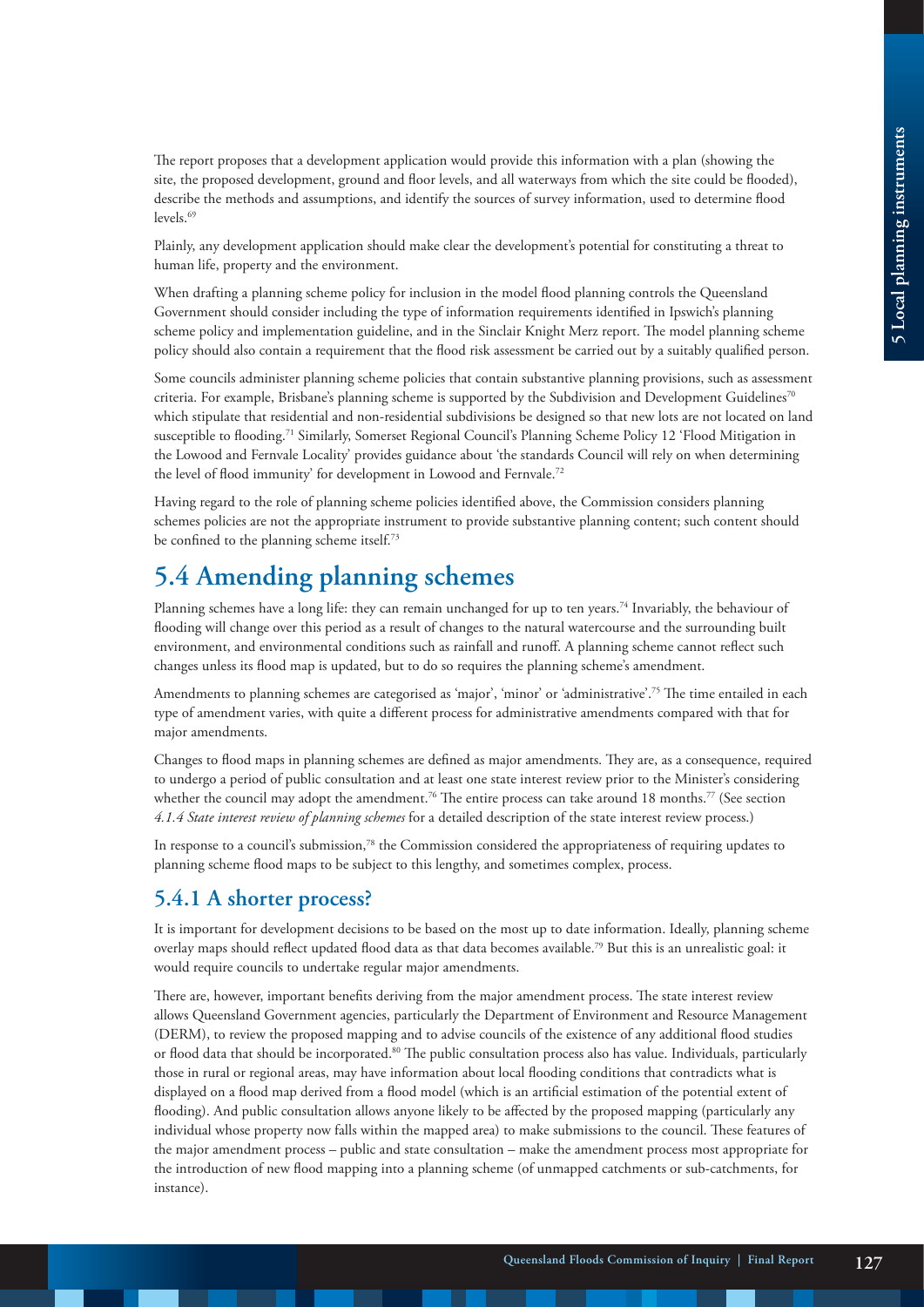Nonetheless, a shortened amendment process could apply to updating *existing* flood mapping information.81 The Commission considered the appropriateness of using the minor amendment process for this purpose.

A minor amendment is defined in Statutory Guideline 01/12: *Making and amending local planning instruments*. It is an amendment that the Minister is satisfied:

- reflects a current development approval, a master plan or an approval under other legislation
- includes a planning scheme policy
- reflects a change made in response to a regional plan that is applicable to the relevant council region
- reflects all or part of a state planning policy
- reflects changes to a planning scheme in response to a ministerial direction, where those changes have been subject to adequate public consultation, or
- has involved adequate consultation with the public and the state
- if in south-east Queensland, reflects changes to the planning scheme relating to water and wastewater infrastructure and services.<sup>82</sup>

Accordingly, to make a minor amendment a council must prepare the amendment and then submit it to the Minister, who determines whether he or she is satisfied that the amendment is indeed a minor one.83 The minor amendment process still requires Queensland Government consultation.<sup>84</sup>

The Queensland Reconstruction Authority interim floodplain maps can be incorporated into a planning scheme by way of the minor amendment process.<sup>85</sup> The streamlined procedure is justified on the basis that the authority considers itself to have undertaken the state interest review process and the public consultation on behalf of the council.86

The Commission considers it acceptable for flood mapping information to be updated by way of a minor amendment process, provided that adequate public consultation has occurred, allowing individuals potentially affected by any proposed changes to the existing planning scheme flood map an opportunity to comment.

# *Recommendation*

5.9 The Queensland Government should consider allowing councils to amend a planning scheme to update existing flood mapping information by way of the minor amendment process, provided that adequate public consultation has occurred.

# **5.5 Compensation**

The Commission received a number of submissions from local government concerning councils' exposure to claims for flood-related compensation or damages.<sup>87</sup> The submissions raised two distinct issues:

- the protection of councils against liability for losses arising from the provision of flood advice or from acts done, or omitted to be done, in respect of land subject to flooding
- councils' exposure to compensation claims under the *Sustainable Planning Act 2009* for a reduction in land value because of a change to the flood controls contained in a planning scheme or planning scheme policy.

## **5.5.1 Statutory immunity**

Currently, councils in Queensland have no specific statutory protections in relation to the provision of flood information or decisions concerning development of flood-affected land.

The Local Government Association of Queensland has submitted that councils are concerned about the prospect of liability; for example, for losses caused by flood where rebuilding has been approved after previous flooding, even if the owner knew of the risk.<sup>88</sup>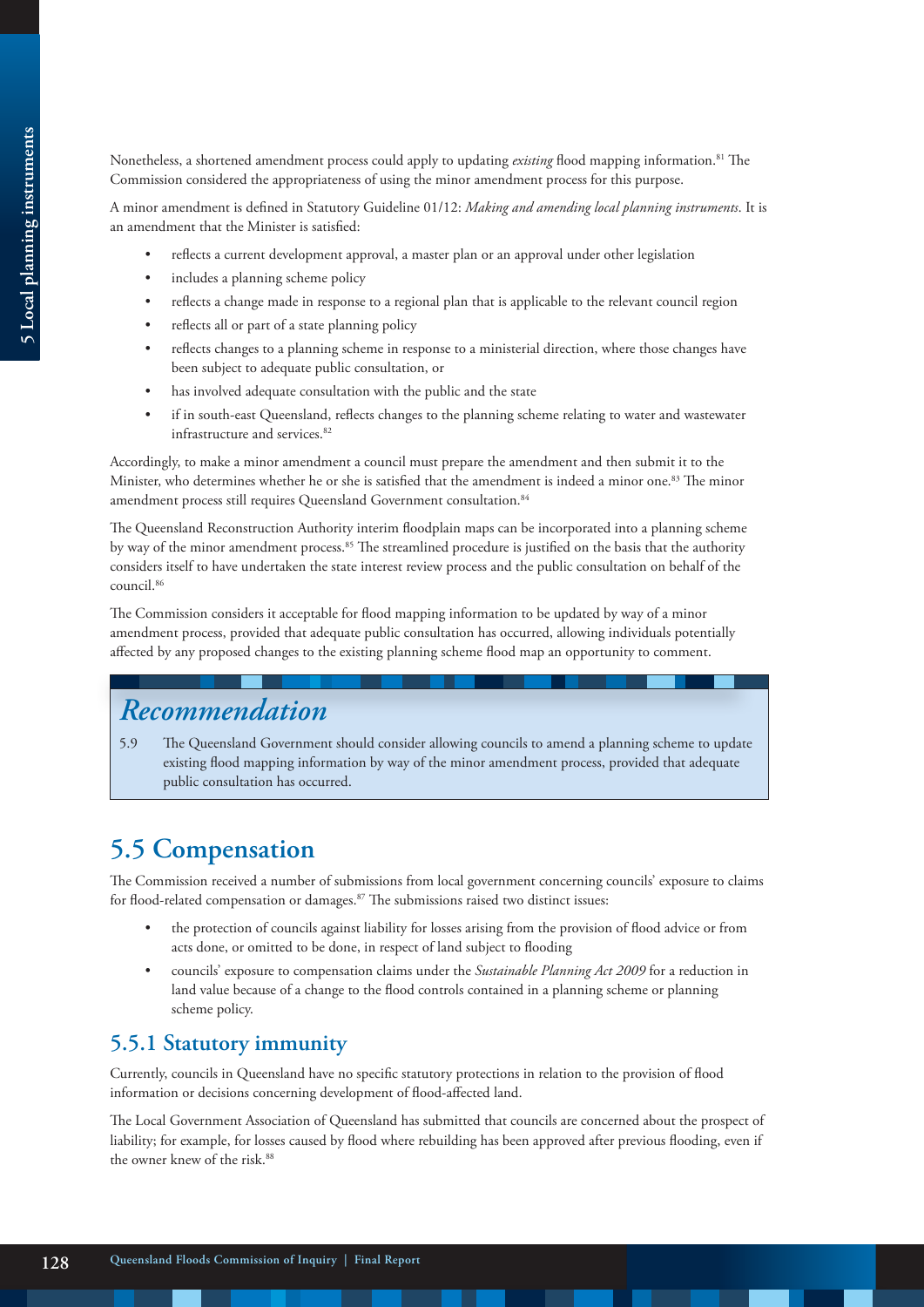Gold Coast City Council has raised similar concerns about liability should it publish information about possible effects of climate change, and has pointed out that the lack of legislative prescription for flood modelling may leave local government flood modelling open to challenge on a case by case basis.<sup>89</sup>

Mr Steve Reynolds, an expert planning witness engaged by the Commission, expressed the view that councils' exposure to liability presented a challenge for achieving effective flood management under the Queensland planning system.<sup>90</sup>

It is of some interest that the Natural Disaster Insurance Review has recommended that, to encourage provision of flood risk information to the public, Commonwealth, state and territory governments grant indemnities to those making it available, if it is obtained and provided in good faith and in the absence of any gross negligence.<sup>91</sup>

Both the Local Government Association of Queensland and the Gold Coast City Council contended that uncertainty about local governments' exposure to liability could be relieved by the introduction of a legislative exemption from liability for reasonably based local government decision-making.<sup>92</sup> They proposed a statutory immunity modelled on section 733 of the *Local Government Act 1993* (NSW). (The Brisbane City Council also supports the introduction of such an immunity. $93$ )

Section 733 provides that a council does not incur any liability in respect of advice given or acts done or omitted to be done in good faith in respect of the likelihood of any land being flooded or the nature or extent of any such flooding.

The immunity has general application to anything done or omitted to be done in the exercise of a council's functions under legislation and has explicit application to particular circumstances including:

- the preparation or making of an environmental planning instrument
- the granting or refusal of consent to a development application, including any conditions imposed
- the preparation or making of a coastal zone management plan
- the furnishing of advice in planning certificates which may specify, for instance, whether or not development on land is subject to flood related development controls<sup>94</sup>
- the carrying out of flood mitigation works
- the carrying out of coastal management works
- the failure to upgrade flood mitigation works or coastal management works in response to projected or actual impacts of climate change
- the provision of information relating to climate change or sea level rise.

Under the provision, unless the contrary is proved, a council is taken to have acted in good faith if it has acted substantially in accordance with principles contained in manuals published by the Minister for Planning.

The circumstances surrounding and the intentions behind the enactment of section 733 can be discerned from the second reading speech of the responsible minister.<sup>95</sup> It was informed by reasoning that, as flooding is a natural and recurring but unpredictable phenomenon, local governments should be protected against claims for damages arising from development and building approvals and the provision of flood information or advice. Local government made strong representations that the existing law was inadequate to protect councils from claims for damages arising from planning and development decisions and the issue of advice relating to flood liable land, even though they had acted in accordance with the relevant government policy and in good faith. This uncertainty was alleged to have caused a number of councils to adopt an excessively conservative approach to decision-making, for instance unnecessarily refusing development applications or imposing superfluous and costly development and building conditions. The immunity was said to strike the appropriate balance between protecting the rights of individuals, on the one hand, and the problems encountered by local government, on the other, by only protecting actions taken in good faith.

In late 2010, the New South Wales parliament extended the exemption to climate change related decision-making. It now applies to things done in relation to coastal management and the provision of information relating to climate change or sea level rise.

The evidence before the Commission as to whether councils' concerns about liability adversely affect their willingness or ability to minimise infrastructure or other property damage from floods is limited and mixed.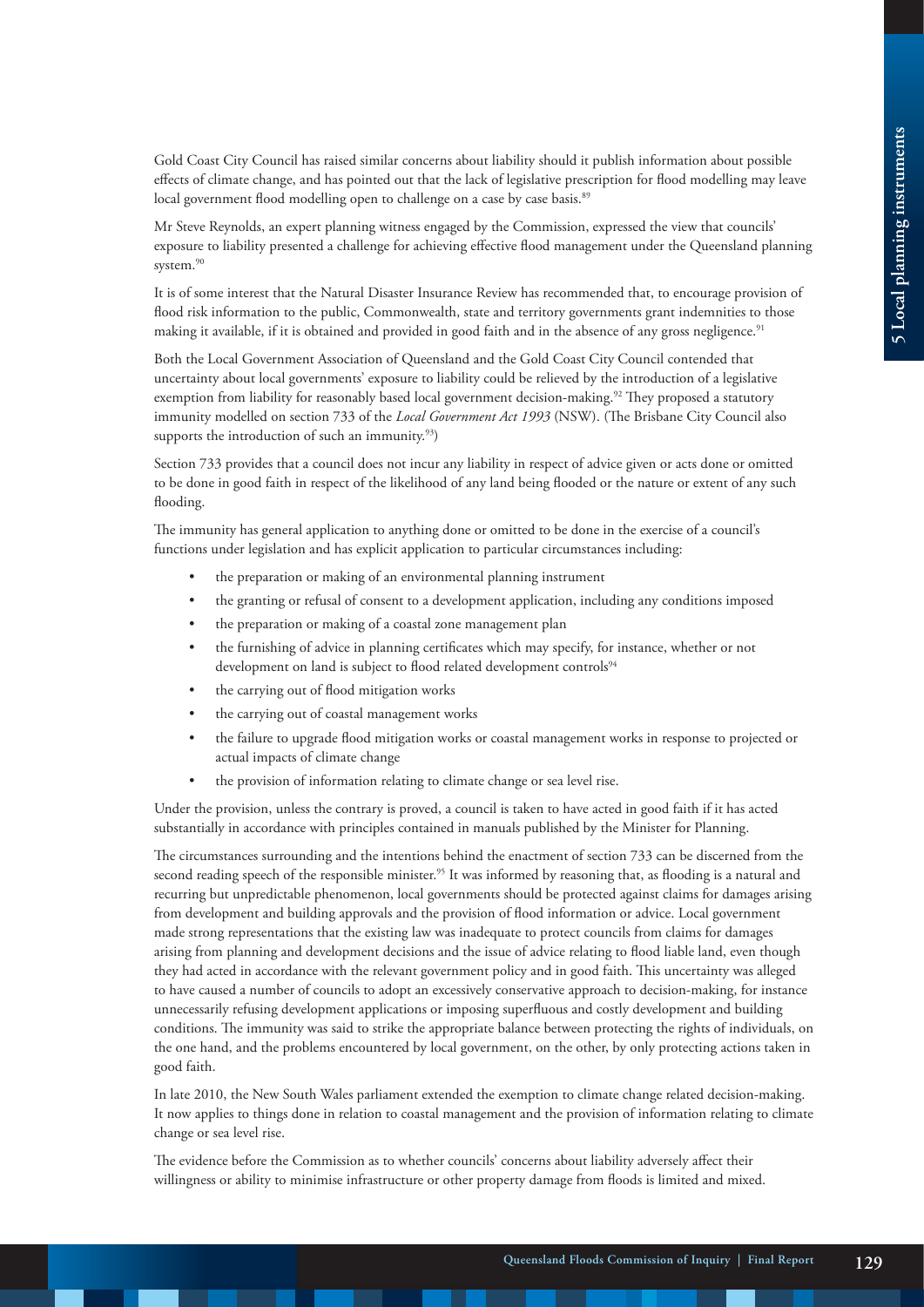The Queensland Government Planner has given evidence that the Queensland Government is trying to help local governments to respond to climate change by developing a 'co-ordinative framework' to enable a consistent approach.96 However, Gold Coast City Council has expressed its concern that the current legislative framework may not provide adequate support for local governments that wish to publish the latest credible information, for example flood maps or data which take into account sea level rise or the storm surge impacts of climate change, but fear that doing so may open them to claims for compensation. $97$ 

The director of development and environment at the North Burnett Regional Council gave evidence that the council had reservations about adopting a defined flood event recommended by a commissioned flood study which adopted a climate change factor of 20 per cent.<sup>98</sup> It had, however, undertaken a joint project with the Queensland Government to assist it in incorporating climate change into its flood risk management framework.<sup>99</sup> It has yet to fix on a defined flood event which takes climate change into account. Council officers are presently working to simplify the way in which climate change is incorporated into the council's planning scheme to ensure that the information is comprehensible by the general public. $100$ 

Resolutions made by the Central Highlands Regional Council since the 2010/2011 floods seem to demonstrate conservative decision-making based on uncertainty about the likelihood of flooding. On 21 February 2011, the council resolved that it would not provide any flooding information (historic or current) to any person or entity except in response to an application under the *Right to Information Act 2009* or some other lawful process.<sup>101</sup> The chief executive officer of the council gave evidence that this was 'a slowdown tactic' while the council was doing further work to ascertain flood levels; it was concerned about giving the wrong information to the public.102

The council also resolved to defer a number of development applications until it obtained information on flood levels from the 2010/2011 floods.103 This case by case response to development applications has been supplemented by a council resolution to defer (with some exceptions<sup>104</sup>) the consideration of all development applications located within the Emerald town zone on land subject to inundation during the 2010/2011 flood event until such time as flood studies commissioned by the council were finalised.<sup>105</sup> But it is not apparent whether the council, in adopting these resolutions, was motivated by concern about liability or whether it simply considered its actions best served the public interest.

The Local Government Association of Queensland's position that local government is concerned about the issue of liability where a development approval is given to rebuild in an area affected by recent flood events is given some credence by measures adopted, but shortly after rescinded, by the Lockyer Valley Regional Council in response to the January 2011 flooding.<sup>106</sup>

A council resolution of 28 June 2011 stated that the council would require owners rebuilding a dwelling on land where a dwelling existed prior to the January flood to provide an immunity statement to council confirming that they were aware of the risks associated with rebuilding below an interim minimum habitable floor level adopted by the council.107 The relevant part of that resolution was rescinded on 7 September 2011.108 Despite inquiries, the council has not given any clear account of its concerns or intentions in making and revoking the resolution.

There are, in the examples cited, some hints that council decision-making may have been influenced by apprehension about exposure to liability arising from the provision of flood advice or actions in respect of land subject to flooding. However, the evidence before the Commission is insufficient for it to form a view about the utility of introducing a statutory immunity.

The Queensland Government has advised the Commission that it will investigate the viability of introducing legislation similar to section 733 of the *Local Government Act 1993* (NSW). 109 The Commission endorses the proposal; any such investigation should occur in consultation with councils.

## **5.5.2 Reduction in land value**

The statutory regime for the payment of compensation for a reduction in land value because of a change to a planning scheme or planning scheme policy<sup>110</sup> in Queensland is contained in the *Sustainable Planning Act 2009*.

Under sections 704 and 705 of the Act, the owner of an interest in land is entitled to be paid reasonable compensation by a council for such reduction in land value 'in specified circumstances' if he or she is adversely affected by changes to a planning scheme.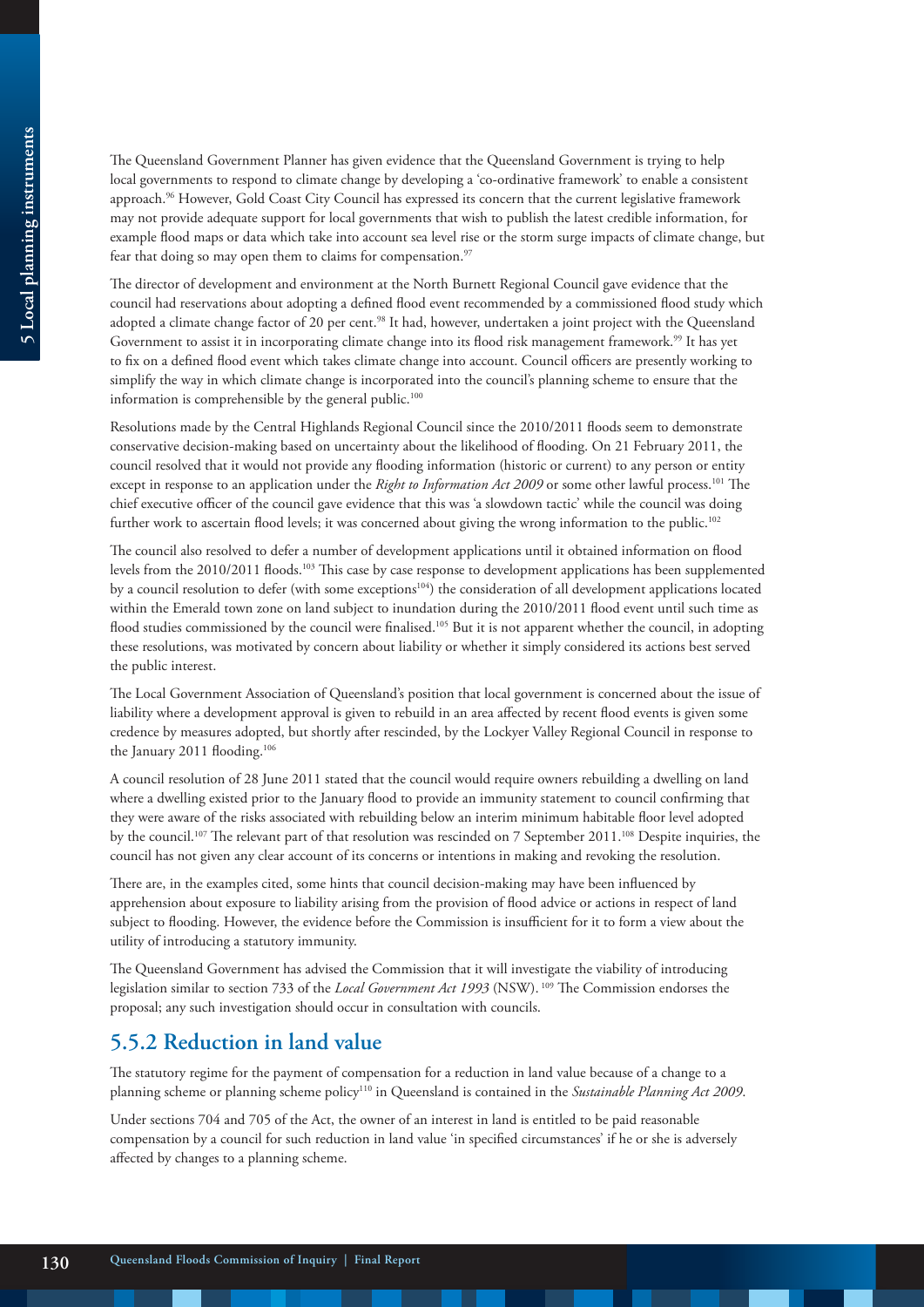Section 706 of the Act limits the circumstances in which compensation must be paid; it is not, for example, payable:

- if a change to a planning scheme has the same effect as a state planning instrument (such as State Planning Policy 1/03) in relation to which compensation is not payable: section 706(1)(a), or
- if a change to a planning scheme affects development which, under the superseded planning scheme, would have led to significant risk to persons or property from flood and the risk could not have been significantly reduced by conditions attached to a development approval: section 706(1)(i)(i).

Some matters have been identified to the Commission as restricting or making doubtful the availability of the section 706(1)(a) exclusion in relation to the imposition of flood controls in a planning scheme, particularly where reliance on State Planning Policy 1/03's effect is proposed.

The Queensland Government Planner's evidence was that the breadth of the definition of 'development commitment' in the policy (which allows development incompatible with a natural hazard where it is a development commitment) would make it difficult for a council to rely upon the exclusion.111 For more detail about the definition of development commitment in State Planning Policy 1/03, see section *4.1.2 Application of State Planning Policy 1/03*.

Brisbane City Council pointed out that the requirement that changes to a planning scheme have the 'same effect' as a state planning instrument produced uncertainty, because current state planning instruments do not provide a sufficient degree of detail for confidence on the point.<sup>112</sup> It may be open to challenge, for example, whether changes which expand upon the operation of State Planning Policy 1/03's development outcomes have the 'same effect' as those outcomes.

In respect of the section  $706(1)(i)$  exemption, Brisbane and Ipswich city councils contended that the scope of the phrases 'significant risk' and 'the risk could not have been significantly reduced by conditions attached to a development approval' was open to argument.<sup>113</sup>

Ipswich City Council observed that the section 706(1)(i)(i) exclusion was further limited, in this way: it does not apply if conditions on development could have significantly reduced the risk; and the range of conditions that may be imposed is in turn restricted by section 347(1) of the *Sustainable Planning Act,* which provides that:

a condition must not be inconsistent with a condition of an earlier development approval or compliance permit still in effect for the development.<sup>114</sup>

Ipswich City Council has expressed the view that exposure to compensation claims for a reduction in land value because of a change to a planning scheme or planning scheme policy acts as a deterrent to the inclusion of flood controls in a planning scheme.115 The evidence of the council's City Planner was that it had concerns that it would be liable for compensation if it were to 'down-zone' land below its 1 in 20 development line, previously designated for residential uses under a superseded planning scheme. In his view, further limiting the entitlement to compensation where a planning scheme is amended following a natural disaster would allow councils more scope to make zoning decisions.116 Mr Reynolds, the planning expert engaged by the Commission, similarly regarded the prospect of liability to compensation under the *Sustainable Planning Act* as an impediment to local governments wanting to 'down-zone'.<sup>117</sup>

Councils proposed the following changes to the *Sustainable Planning Act* to ensure that its compensation provisions did not deter local governments from including appropriate provisions in their planning schemes:

- Ipswich City Council supported amendment to exempt all planning scheme controls for flooding (and other natural processes) from giving rise to compensation for a reduction in land value because of a change to a planning scheme or planning scheme policy<sup>118</sup>
- Brisbane City Council supported amendment of section  $706(1)(i)(i)$  to clarify the intent of the subsection, provide certainty to council as to the scope of the exemption and remove the words 'significant risk' and 'the risk could not have been significantly reduced by conditions attached to a development approval'119
- Gold Coast City Council suggested that the entitlement to compensation be limited where a planning scheme is changed to meet the impacts of climate change.<sup>120</sup>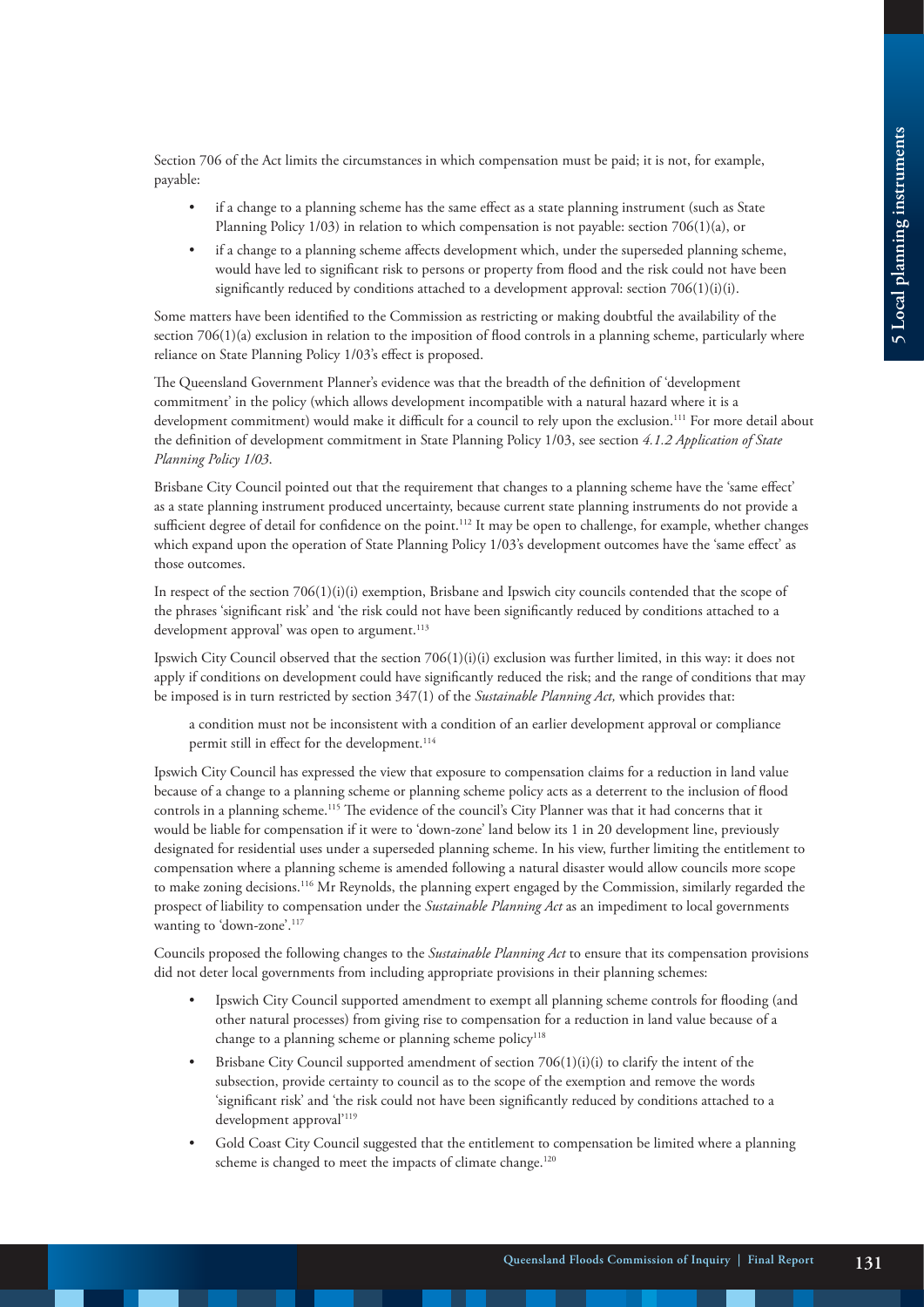The Queensland Government Planner accepted that some local governments were reluctant to change their planning schemes to preclude development on flood constrained land where doing so might trigger an entitlement to compensation.121 He agreed, in principle, that the *Sustainable Planning Act* should be amended to make clear that no compensation was payable should a local planning instrument be amended for the purposes of mitigating flood, while pointing out that larger policy implications would have to be considered.

Although the Queensland Government does not currently propose to investigate the viability of change to the compensation provisions of the *Sustainable Planning Act*, the concerns expressed by councils suggest that such change should at least be considered, to ensure that councils are not inhibited by the prospect of statutory liability to compensation from adopting appropriate land planning regulation and making appropriate land planning decisions where flooding is a consideration. Whether this is necessary may hinge upon any action taken by the Queensland Government to narrow the definition of development commitment so that more development applications are assessed against flood criteria. For the Commission's recommendation as to these matters, see section *4.1.2 Application of State Planning Policy 1/03*.

## **(Endnotes)**

- 1 Transcript, Gary White, 19 September 2011, Brisbane [p2746: line 1; p2769: line 15].
- 2 Exhibit 666, Statement of Glen Brumby, 15 September 2011 [p14: para 56].
- 3 State Planning Policy 1/03: *Mitigating the Adverse Impacts of Flood, Bushfire and Landslide* [p8: para 7.1].
- 4 Chapter 6, Part 5, Division 2, *Sustainable Planning Act 2009*; Exhibit 532, Statement of Gary White, 2 September 2011 [p30: para 158].
- 5 Clause 6.6, State Planning Policy 1/03: *Mitigating the Adverse Impacts of Flood, Bushfire and Landslide*  [p6].
- 6 Assessment criteria are referred to in State Planning Policy 1/03 and the associated guideline as 'development outcomes', 'specific outcomes' and 'solutions'.
- Exhibit 532, Statement of Gary White, 2 September 2011 [p30: para 156]. The Queensland Government Planner stated the reason the *Sustainable Planning Act 2009* does not require councils to include the contents of a state planning policy as not all parts of a state planning policy will be relevant to all councils (Transcript, Gary White, 7 November 2011, Brisbane [p4615: line 54]). However, as it is the Minister for Local Government who approves planning schemes that are developed or amended by councils, it is within the Minister's prerogative to not approve a planning scheme or an amendment to a planning scheme until a matter the Minister considers must be addressed is done so to the Minister's satisfaction. Further, the Minister may direct a council at any time to amend an existing planning scheme under Chapter 3, Part 6 of the *Sustainable Planning Act 2009* to address a state interest, such

as flood management (Exhibit 532, Statement of Gary White, 2 September 2011 [p31: para 159]). This power has not been exercised to the Queensland Government Planner's knowledge (Transcript, Gary White,

19 September 2011, Brisbane [p2748: line 8]).

- 8 State Planning Policy 1/03 Guideline: *Mitigating the Adverse Impacts of Flood, Bushfire and Landslide*, notes that development assessment codes dealing with floods in planning schemes may take the form of 'special hazard management codes' or be incorporated into broader codes, as appropriate (State Planning Policy 1/03 Guideline: *Mitigating the Adverse Impacts of Flood, Bushfire and Landslide* [p23: para 7.15]).
- 9 Limited guidance is currently provided by the Queensland Government as to the type of flooding information that should be submitted with development applications (see State Planning Policy 1/03: *Mitigating the Adverse Impacts of Flood, Bushfire and Landslide* and the associated guideline).
- 10 Section 40(b), *Sustainable Planning Act 2009*.
- 11 Chapter 6, Part 5, Division 2, *Sustainable Planning Act 2009*.
- 12 Section 55(1), *Sustainable Planning Act 2009*. Existing planning schemes are not required to be consistent with the Queensland Planning Provisions (see section 777, *Sustainable Planning Act 2009*).
- 13 Section 29(2), *Sustainable Planning Act 2009*.
- 14 For a more detailed discussion of the structure of the Queensland Planning Provisions, see section *4.3 Queensland Planning Provisions*.
- 15 Section 50(b), *Sustainable Planning Act 2009*.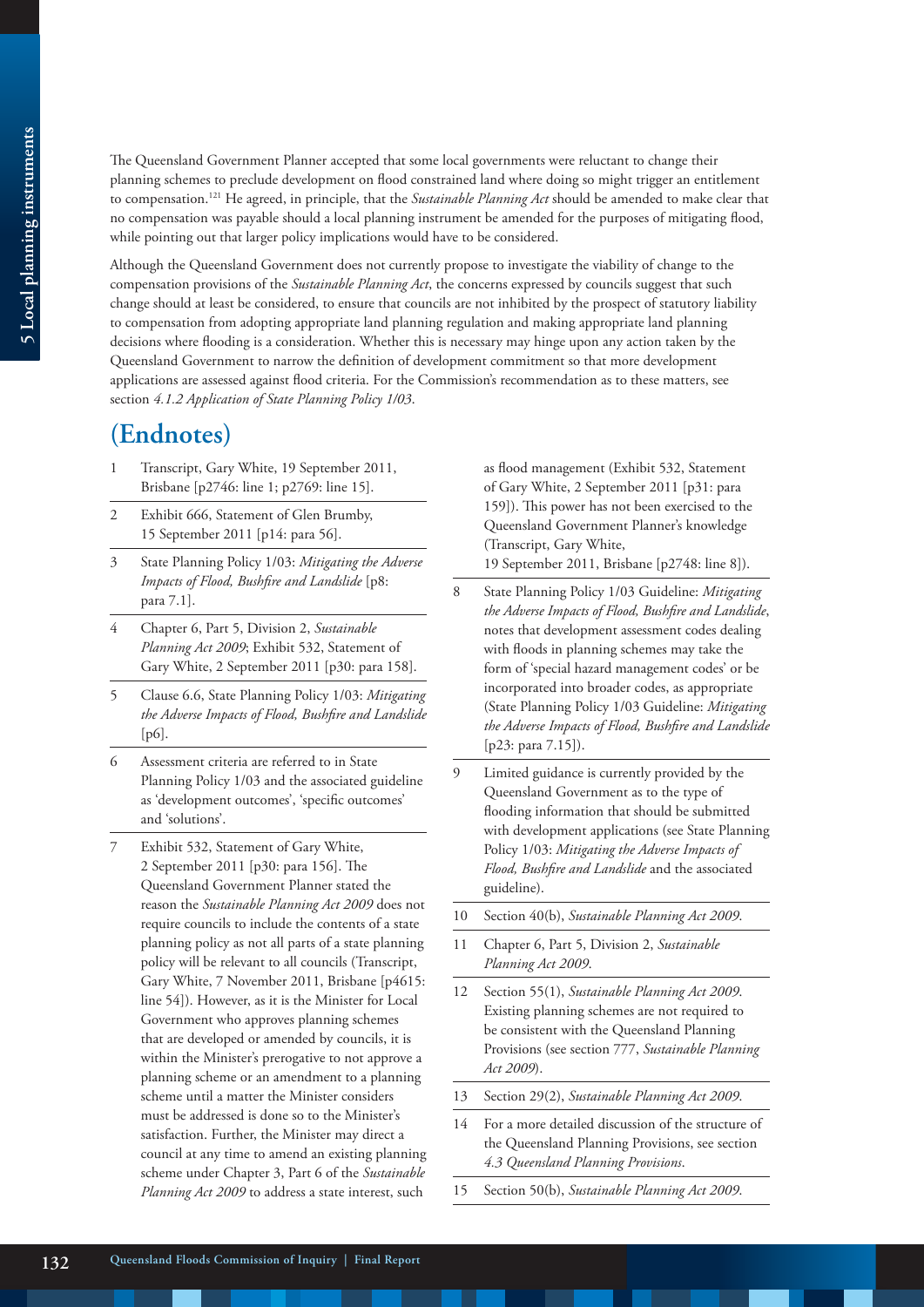- 16 Section 55(1), *Sustainable Planning Act 2009*. Existing planning schemes are not required to be consistent with the Queensland Planning Provisions (see 777, *Sustainable Planning Act 2009*).
- 17 For what is to be taken into account in the assessment of development applications, see Chapter 6, Part 5, Division 2, *Sustainable Planning Act 2009*.
- 18 This is in line with the 'flood hazard overlay' as proposed by the new draft Queensland Planning Provisions, version 3.0, October 2011, section *4.3 Queensland Planning Provisions*.
- 19 See Schedule 2, Queensland Planning Provisions (version 2.0).
- 20 For example, Brisbane City Council, Moreton Bay Regional Council and Somerset Regional Council.
- 21 Transcript, Gary White, Brisbane, 7 November 2011, Brisbane [p4618: line 17]. Town planner Steve Reynolds's view is that where mapping data exists, all flooding matters should be dealt with in a flood overlay and flood overlay code a planning scheme (Exhibit 962, Steve Reynolds, *Flood Mapping in Queensland Planning Scheme*s, 9 November 2011 [p29: para 105]).
- 22 The Flood Management Code is triggered by a Flood Management Overlay in the Bundaberg planning scheme.
- 23 The Flooding and Urban Stormwater Flow Path Areas Development Constraint Code is triggered by the Flooding and Urban Stormwater Flow Path Areas Overlay in the Ipswich Planning Scheme. The operation of this code is currently suspended due to the introduction of the Temporary Local Planning Instrument 01/2011 – Flooding Regulation.
- 24 The draft Toowoomba Regional Council planning scheme is consistent with the Queensland Planning Provisions.
- 25 The mechanisms used in the Brisbane planning scheme to deal with flooding are the House Code, Compensatory Earthworks Planning Scheme Policy, Filling and Excavation Code, Stormwater Management Code, Subdivision Code, Structure Planning Code, Waterway Code, Park Planning and Development Code and the Child Care Facility Code. The council's Subdivision and Development Guidelines also deal with flooding

(see Exhibit 953, Statement of Colin Jensen, 31 August 2011 [p8, 9: para 3.17]).

- 26 Exhibit 953, Statement of Colin Jensen, 31 August 2011 [p9: para 3.18, 3.20].
- 27 For example, a purpose statement, overall outcomes, and performance outcomes and acceptable outcomes (Queensland Planning Provisions (version 2.0) [p55 -57]).
- 28 Transcript, Gary White, 7 November 2011, Brisbane [p4619: line 14].
- 29 This is to overcome the difficulty identified with the application of State Planning Policy 1/03 in that a natural hazard management area for flood must be identified for the policy to apply. See section 6.6 of State Planning Policy 1/03: *Mitigating the Adverse Impacts of Flood, Bushfire and Landslide*, 2003; Exhibit 532, Statement of Gary White, 2 September 2011 [p29: para 148; 152] and Transcript, Gary White, 19 September 2011, Brisbane [p2747: line 10]. The limitations of State Planning Policy 1/03 are explained in further detail in section *4.1 State Planning Policy 1/03*.
- 30 The Queensland Reconstruction Authority Guideline *Planning for Stronger, More Resilient Floodplains: Part 1 - Interim measures to support floodplain management in existing planning schemes* [p18, 19].
- 31 The Queensland Reconstruction Authority Guideline *Planning for Stronger, More Resilient Floodplains: Part 1 - Interim measures to support floodplain management in existing planning schemes* [p18].
- 32 Town planner, Steve Reynolds, has the view that where there is no flood data available there should be two tiers of information requirements in a planning scheme policy: the first tier to determine whether the site has characteristics which warrant further study and the second tier to set out the usual flood study requirements of a council (Exhibit 962, Steve Reynolds, *Flood Mapping in Queensland Planning Scheme*s, [p27: para 91.d]).
- 33 Section 101, *Sustainable Planning Act 2009*.
- 34 Sections 103, 104, *Sustainable Planning Act 2009*.
- 35 Chapter 3 Part 5, Division 2.
- 36 Section 105 of the *Sustainable Planning Act 2009* states that a local government may make a temporary local planning instrument for all or part of its planning scheme area only if 'the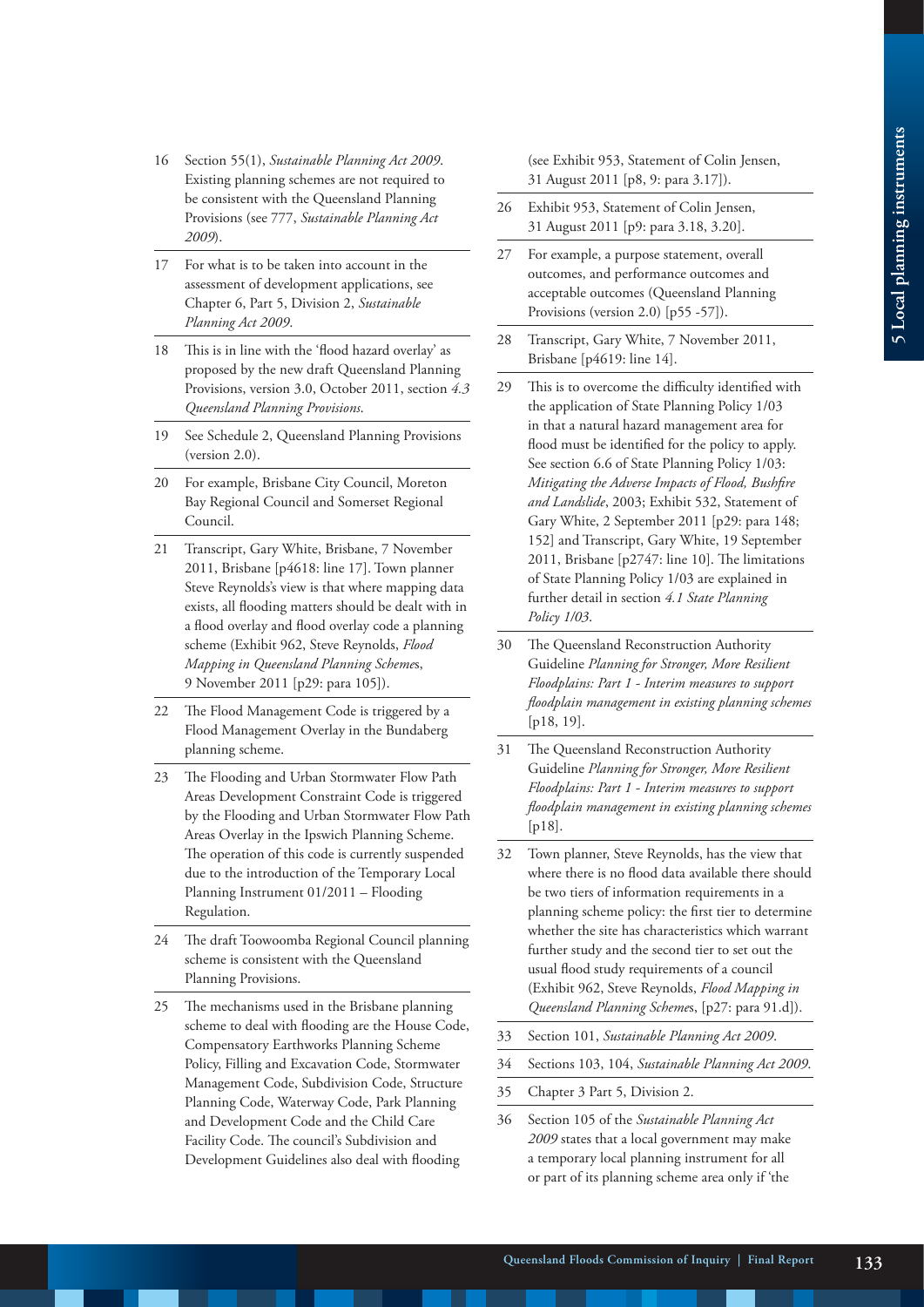Minister' is satisfied of certain matters. Since 22 June 2011, and as at 19 January 2012, the Minister responsible for administering the *Sustainable Planning Act 2009* is the Minister for Local Government, see: *Administrative Arrangements Order (No. 2) 2011*.

- 37 Section 105, *Sustainable Planning Act 2009*.
- 38 Exhibit 532, Statement of Gary White, 2 September 2011 [p59: para 317].
- 39 Exhibit 1002, Statement of Robert Bain, 21 October 2011 [p6: para 30-31].
- 40 Exhibit 670, Statement of Luke Lankowski, 1 September 2011 [p3: para 2.3, 2.4].
- 41 Exhibit 670, Statement of Luke Lankowski, 1 September 2011 [p3: para 2.5].
- 42 Exhibit 683, Statement of Bryan Ottone, 6 September 2011 [p3].
- 43 Lockyer Valley Regional Council, Adoption of Temporary Local Planning Instrument 02/11, available at www.lockyervalley.qld.gov. au/news-events/public-notices/1310-publicnotice-adoption-of-temporary-local-planninginstrument-0211 as at 1 December 2011.
- 44 Queensland Government Gazette, 27 May 2011, Notice under the *Sustainable Planning Act 2009* that on 27 May 2011 the Lockyer Valley Regional Council adopted Temporary Local Planning Instrument 03/11 Operational Work for the Grantham Reconstruction Area.
- 45 Lockyer Valley Regional Council, Extraordinary Meeting of Council: Minutes, 7 October 2009 [p6-8], available at www.lockyervalley.qld.gov.au/ images/PDF/about\_council/meetings/minutes/ OC\_07102009\_MIN\_AT\_EXTRA.pdf as at 7 October 2009; Exhibit 984, Statement of Ian Flint, 26 October 2011, Attachment ICF-2 [part 2].
- 46 Exhibit 911, Statement of John Adams, 2 September 2011, JA-10; Exhibit 953, Statement of Colin Jensen, 31 August 2011, CDJ-35.
- 47 Transcript, Gary White, 7 November 2011, Brisbane [p4638-4639]; Exhibit 532, Statement of Gary White, 2 September 2011 [p59: para 321]; Statement of Glen Brumby, 16 November 2011 [p12-13: para 24-25]; Sustainable Planning and Other Legislation Amendment Bill 2011, introduced 11 October 2011.
- 48 Exhibit 953, Statement of Colin Jensen, 31 August 2011, CDJ-35 [p2: para 1.2]; Table A.
- 49 Exhibit 911, Statement of John Adams, 2 September 2011 [p18: para 34].
- 50 Exhibit 911, Statement of John Adams, 2 September 2011, JA-10, Attachments 2, 3 and 4.
- 51 Exhibit 953, Statement of Colin Jensen, 31 August 2011 [p5: para 3.8].
- 52 Exhibit 953, Statement of Colin Jensen, 31 August 2011 [p5: para 3.9].
- 53 Transcript, John Adams, 28 October 2011, Brisbane [p4588: line 49].
- 54 Transcript, John Adams, 28 October 2011, Brisbane [p4588: lines 36-54].
- 55 Transcript, John Adams, 28 October 2011, Brisbane [p4588: line 56 – p4589: line 9].
- 56 Section 108(c), *Sustainable Planning Act 2009*.
- 57 Section 114, *Sustainable Planning Act 2009*.
- 58 Where the information is not provided at the application stage, the information should be the subject of an information request under the Integrated Development Assessment System (State Planning Policy 1/03: *Mitigating the Adverse Impacts of Flood, Bushfire and Landslide*, 2003 [p9: para 7.7]). The Integrated Development Assessment System is described in more detail in chapter *3 Planning framework*.
- 59 Statutory Guideline 01/12: *Making and amending local planning instruments* [p27-28].
- 60 Ipswich City Planning Scheme Policy 2 'Information Local Government May Request' [p6: section 8].
- 61 The Flooding and Stormwater Flow Path Areas overlay map and related provisions have been suspended and replaced by Temporary Local Planning Instrument 1/11 – Flooding Regulation, which may remain in effect up until 19 June 2012: Ipswich City Council's Implementation Guideline No. 24 Stormwater Management [p10: para 7.1].
- 62 The Toowoomba Regional Council draft scheme has been drafted in compliance with the Queensland Planning Provisions.
- 63 Draft Toowoomba Regional Planning Scheme, Schedule 4, Planning Scheme Policy No. 1 'Development Application Requirements' [SC4.1.6].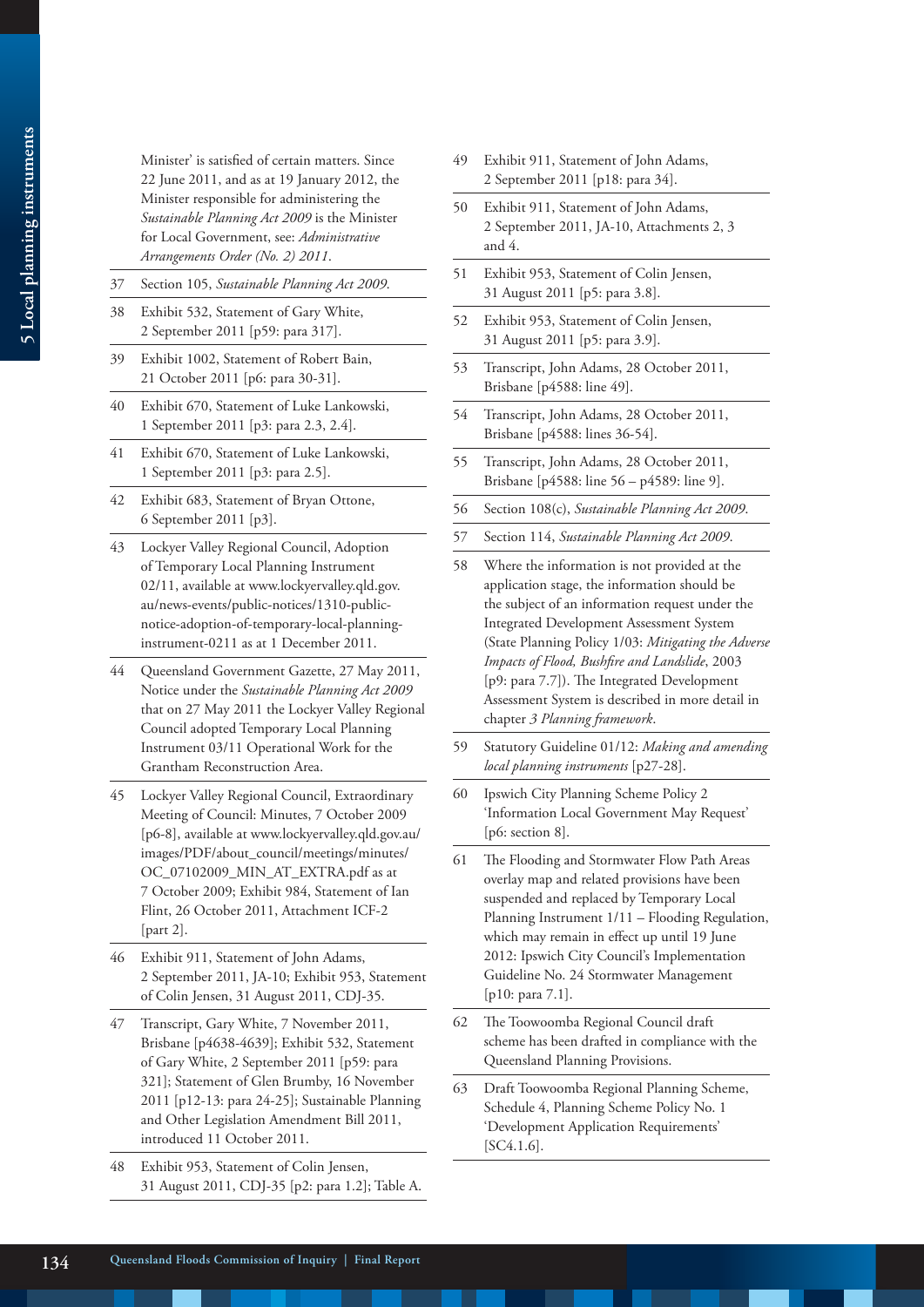- 64 Draft Toowoomba Regional Planning Scheme, Schedule 4, Planning Scheme Policy No. 1 'Development Application Requirements' [SC4.1.6].
- 65 Sinclair Knight Merz, Brisbane 2011 Flood Event – Investigation into Causes of Property Inundation: Hydrology Requirements for Development Applications, Final A, 15 November 2011.
- 66 Sinclair Knight Merz, Brisbane 2011 Flood Event – Investigation into Causes of Property Inundation: Hydrology Requirements for Development Applications, Final A, 15 November 2011 [section 2.3.2].
- 67 Sinclair Knight Merz, Brisbane 2011 Flood Event – Investigation into Causes of Property Inundation: Hydrology Requirements for Development Applications, Final A, 15 November 2011 [section 2.3.3].
- 68 Sinclair Knight Merz, Brisbane 2011 Flood Event – Investigation into Causes of Property Inundation: Hydrology Requirements for Development Applications, Final A, 15 November 2011 [section 2.3.2].
- 69 Sinclair Knight Merz, Brisbane 2011 Flood Event – Investigation into Causes of Property Inundation: Hydrology Requirements for Development Applications, Final A, 15 November 2011 [section 2.3.2].
- 70 The title of the Subdivision and Development Guidelines does not identify it as a planning scheme policy, as is the usual practice.
- 71 Brisbane City Council Subdivision and Development Guidelines, Part A Hazard Management, Chapter 1 Flood Affected Land [p1: section 2.1].
- 72 The Former Esk Shire Planning Scheme Policy No. 12 (Flood Mitigation in the Lowood and Fernvale Locality) is not triggered by the planning scheme (see Exhibit 1002, Statement of Robert Bain, 21 October 2011 [p1: para 4]).
- 73 Clause 108, Explanatory Notes for the Sustainable Planning Bill 2009. This approach is also similar to the Practice Notes accompanying the Victorian Planning Provisions which provide an explanation of the flood zone and flood overlays, the types of development suitable in floodways and the extra material that should be included in the development application.
- 74 Section 91(1), *Sustainable Planning Act 2009*.
- 75 Sections 5, *Sustainable Planning Regulation 2009*; Section 117, *Sustainable Planning Act 2009*.
- 76 Statutory Guideline 01/12: *Making and amending local planning instruments* [p6-24].
- 77 Statement of Andrew Fulton, 11 November 2011 [p4: para 1.2].
- 78 Exhibit 764, Submission of Bundaberg Regional Council [p13: para 12]; Statement of Andrew Fulton, 11 November 2011 [p6: para 2.2].
- 79 Transcript, Gary White, 19 September 2011, Brisbane [p2765: line 30]; Statement of Andrew Fulton, 11 November 2011 [p4: para 1.1-1.2].
- 80 Exhibit 728, Statement of Russell Cuerel, 14 September 2011 [p4-5: para 8]; Transcript, Russell Cuerel, 5 October 2011, Brisbane [p3709: line 3].
- 81 Statement of Andrew Fulton, 11 November 2011 [p6: para 2.2].
- 82 Statutory Guideline 01/12: *Making and amending local planning instruments* [p4-5].
- 83 Statutory Guideline 01/12*: Making and amending local planning instruments* [p7: para 2.1; p10: para 4.18; p12: para 5.1].
- 84 Statutory Guideline 01/12: *Making and amending local planning instruments* [p7: para 2.2].
- 85 The Queensland Reconstruction Authority Guideline *Planning for stronger, more resilient floodplains: Part 1 - Interim measures to support floodplain management in existing planning schemes*  [ $p12$ ].
- 86 Statement of Brendan Nelson, 30 November 2011 [p3: para 395].
- 87 Submission of Local Government Association of Queensland, September 2011; Submission of Local Government Association of Queensland, 7 April 2011; Second Submission of Gold Coast City Council, undated; Submission of Ipswich City Council, 28 April 2011; Brisbane City Council submission, 'Land Planning B – Indemnity', undated.
- 88 Submission of Local Government Association of Queensland, 7 April 2011 [p4: para 2.16].
- 89 Second Submission of Gold Coast City Council, undated [p2].
- 90 Exhibit 962, Steve Reynolds, *Flood Mapping in Queensland Planning Scheme*s, 9 November 2011 [p7: para 10(g)].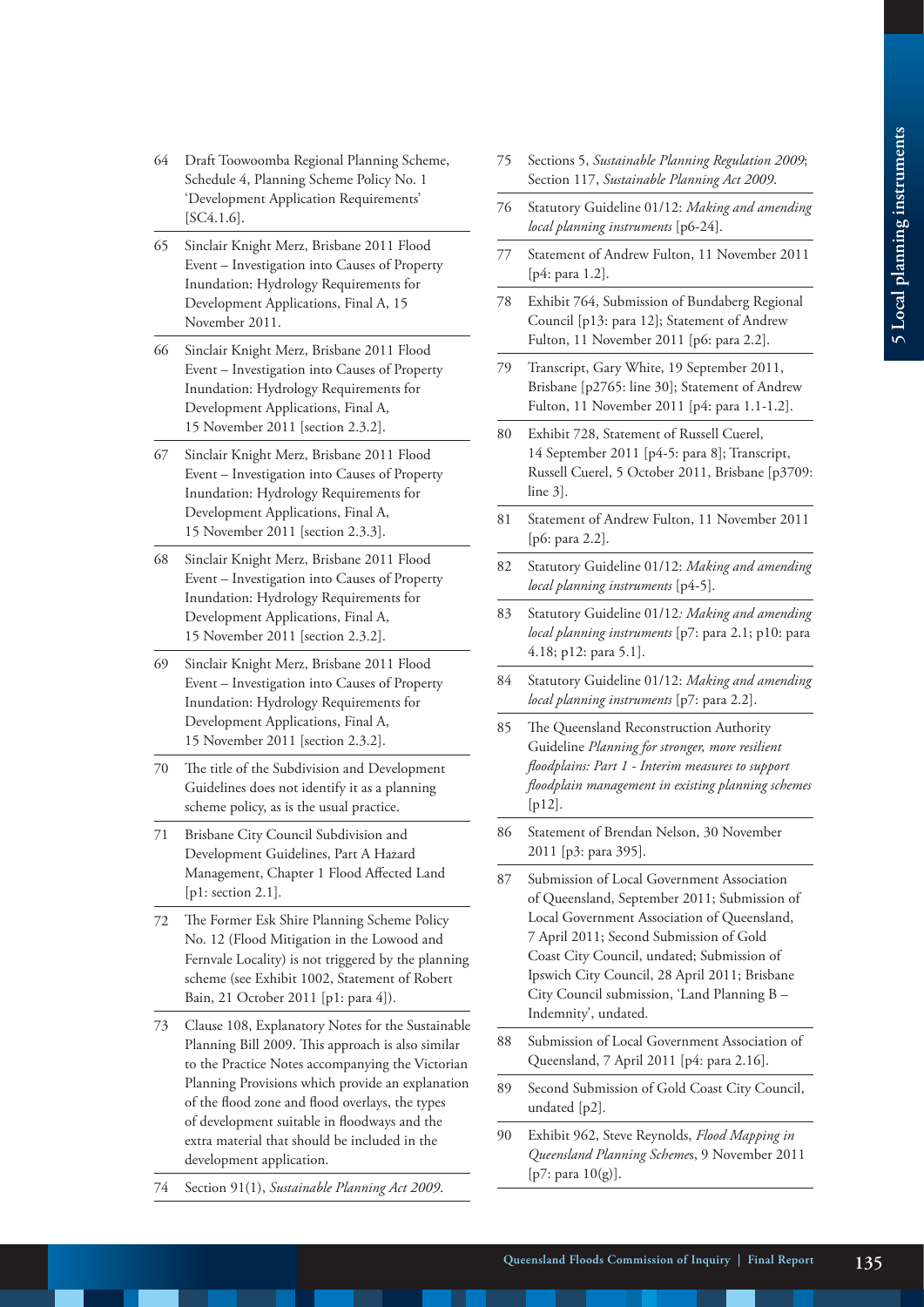- 91 Natural Disaster Insurance Review, Inquiry into flood insurance and related matters, September 2011 Recommendation 24 [p70].
- 92 Submission of Local Government Association of Queensland, September 2011 [p3: para 2.9]; Submission of Local Government Association of Queensland, 7 April 2011 [p4-5: para 2.17]; Second Submission of Gold Coast City Council, undated [p3].
- 93 Brisbane City Council submission, 'Land Planning B – Indemnity', undated.
- 94 See also section 149, *Environmental Planning and Assessment Act 1979* (NSW) and clause 279 and schedule 4, *Environmental Planning and Assessment Regulation 2000* (NSW).
- 95 Bob Carr, Minister for Planning and Environment, New South Wales Legislative Assembly, *Parliamentary Debates*, 16 April 1985 [6025].
- 96 Transcript, Gary White, 19 September 2011, Brisbane [p2755: line 27].
- 97 Second Submission of Gold Coast City Council, undated [p2].
- 98 Transcript, Robert Savage, 11 October 2011, Bundaberg [p3932: line 52].
- 99 Exhibit 772, Increasing Queensland's resilience to inland flooding in a changing climate: Final report on the Inland Flooding Study, 2010; Exhibit 773, Increasing Queensland's resilience to inland flooding in a changing climate: Policy options for incorporating climate change into the flood risk management framework in Gayndah (North Burnett Regional Council), November 2010.
- 100 Transcript, Robert Savage, 11 October 2011, Bundaberg [p3934: line 22 – p3935: line 21].
- 101 Exhibit 683, Statement of Bryan Ottone, 6 September 2011, copies of council resolutions [p3].
- 102 Transcript, Bryan Ottone, 29 September 2011, Emerald [p3432: lines 10-25].
- 103 Exhibit 683, Statement of Bryan Ottone, 6 September 2011, copies of council resolutions  $[p1]$
- 104 The following exceptions apply to this blanket resolution: where the applicant provides a flood study prepared by a hydrologist or other suitably qualified professional, where the development is considered 'low risk' or where the application is for a negotiated decision or permissible change in relation to an existing approval that does not impact upon minimum approved floor height or any other flood condition: Exhibit 683, Statement of Bryan Ottone, 6 September 2011, copies of council resolutions [p9].
- 105 Exhibit 683, Statement of Bryan Ottone, 6 September 2011, copies of council resolutions  $[p9]$
- 106 Exhibit 983, Statement of Ian Flint, 3 November 2011, Annexures ICF1 and ICF3.
- 107 Exhibit 983, Statement of Ian Flint, 3 November 2011, Annexure ICF1.
- 108 Exhibit 983, Statement of Ian Flint, 3 November 2011, Annexure ICF3.
- 109 Exhibit 917, Submission of State of Queensland, 4 November 2011 [p9].
- 110 Previously called 'injurious affection' in earlier legislation.
- 111 Transcript, Gary White, 7 November 2011, Brisbane [p4632: line 1].
- 112 Brisbane City Council submission, 'Land Planning B – Indemnity', undated.
- 113 Correspondence from Clayton Utz (Ipswich City Council), 6 January 2012, Statutory Indemnity; Brisbane City Council submission, 'Land Planning B – Indemnity', undated.
- 114 Correspondence from Clayton Utz (Ipswich City Council), 6 January 2012, Statutory Indemnity.
- 115 Submission of Ipswich City Council, 28 April 2011 [p3-4: para 1.4; p30: para 11.2; p51: para 18.5].
- 116 Transcript, John Adams, 28 October 2011, Brisbane [p4585: lines 3-15].
- 117 Exhibit 962, Steve Reynolds, *Flood Mapping in Queensland Planning Scheme*s, 9 November 2011 [p7: para 10(g)]; Exhibit 964, *Building Controls for Flood Hazard Areas*, Steve Reynolds, 7 November 2011 [p7: para 10].